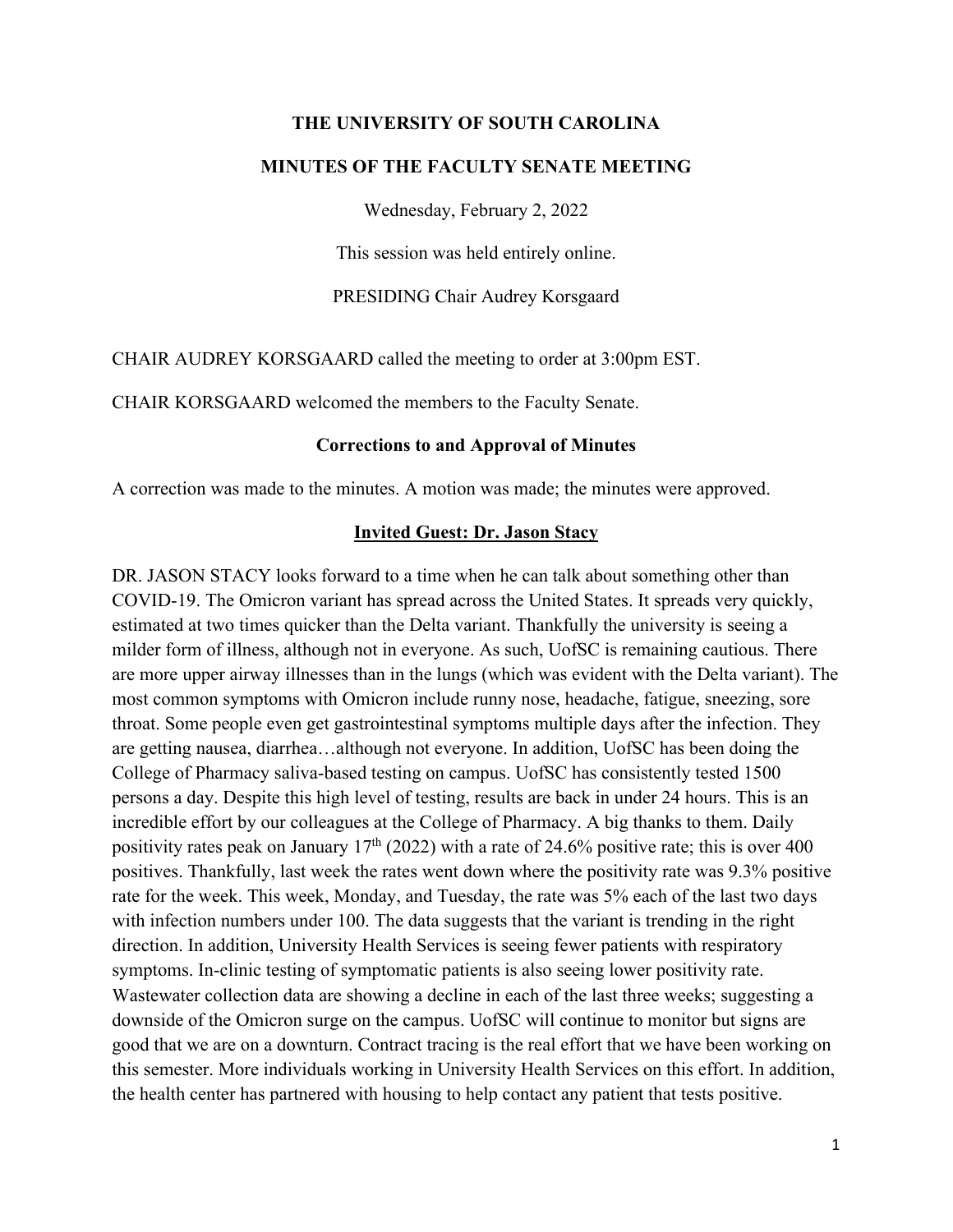Persons are being prioritized (i.e., who we take care of first), focusing on the on-campus out-ofstate students first in order to transfer them to the NAC (National Advocacy Center) for isolation. Next, the focus is on in state students who live campus by getting them back home to spend their isolation. The university is following the new CDC guidelines with the five (5) day isolation with return on day six (6) if symptoms are resolving. The individual must be able to wear a tight-fitting mask when around other people. This change to five days was due to new scientific information that showed that an infected individual was most likely to spread the virus one-to-two days before symptom onset and three days after. As far as the vaccination rates on campus, the numbers remain excellent. Students are at 70%, faculty are at 81%, and staff are a little under 68%. Overall, the university is at 70.5% vaccination rate. There was a slight decrease in the numbers on the January  $25<sup>th</sup>$  dashboard report due to an increased number of individuals coming onto campus (new students, new hires, new faculty, and staff). The UofSC denominator increased so the number of overall vaccinated decreased. Please encourage anyone new to the university to upload his or her vaccination information into MyHealthSpace so that they can be included in the dashboard. Boosters remain available every single day during the week at the University Health Services between 9:00am and 3:00pm. Those who are eligible include those who have had Pfizer or Moderna vaccination. You are eligible five months after your second vaccine to get a booster free of charge. Anyone who has the J&J vaccine, is eligible for a booster two months after the vaccination. It is okay to "mix and match" vaccinations.

Masking is a critical tool to help mitigate the spread of COVID-19 and other viruses. UofSC has seen basically no flu on campus. There have been only three cases of the flu on campus this January after testing hundreds of cases. This is unheard of. Masks do work. While there are better masks, any mask is better than no mask. The CDC continues to recommend wearing a mask that fits well, one that will allow the wearer to wear it for a prolonged period of time. Sometimes this can be a challenge. Dr. Stacy commented that he has worn the KN95 and N95 masks and sometimes it is challenging to wear for a prolonged period time because it increases the work of breathing. Thanks to all in the meeting, continuing to offer in-person learning to our students in this momentous and collective effort continues to be a factor in our overall success.

SENATOR SCHWOEBEL stated that the enforcement of wearing masks is difficult, particularly in the library. Is there anything that faculty and staff can do to enforce students to wear masks? It has been two years (the mask requirement), students should understand and wear the mask.

DR. STACY responded that making masks available may be something that will help students comply. In addition, faculty and staff can encourage and model good behavior. Dr. Stacy agreed that enforcement of the mask mandate has been difficult. Work together with staff to encourage. The university is not able to "punish" students from the library for not wearing masks. If it is happening in the classroom, the instructor can submit the student's name to the Ombudsman's Office.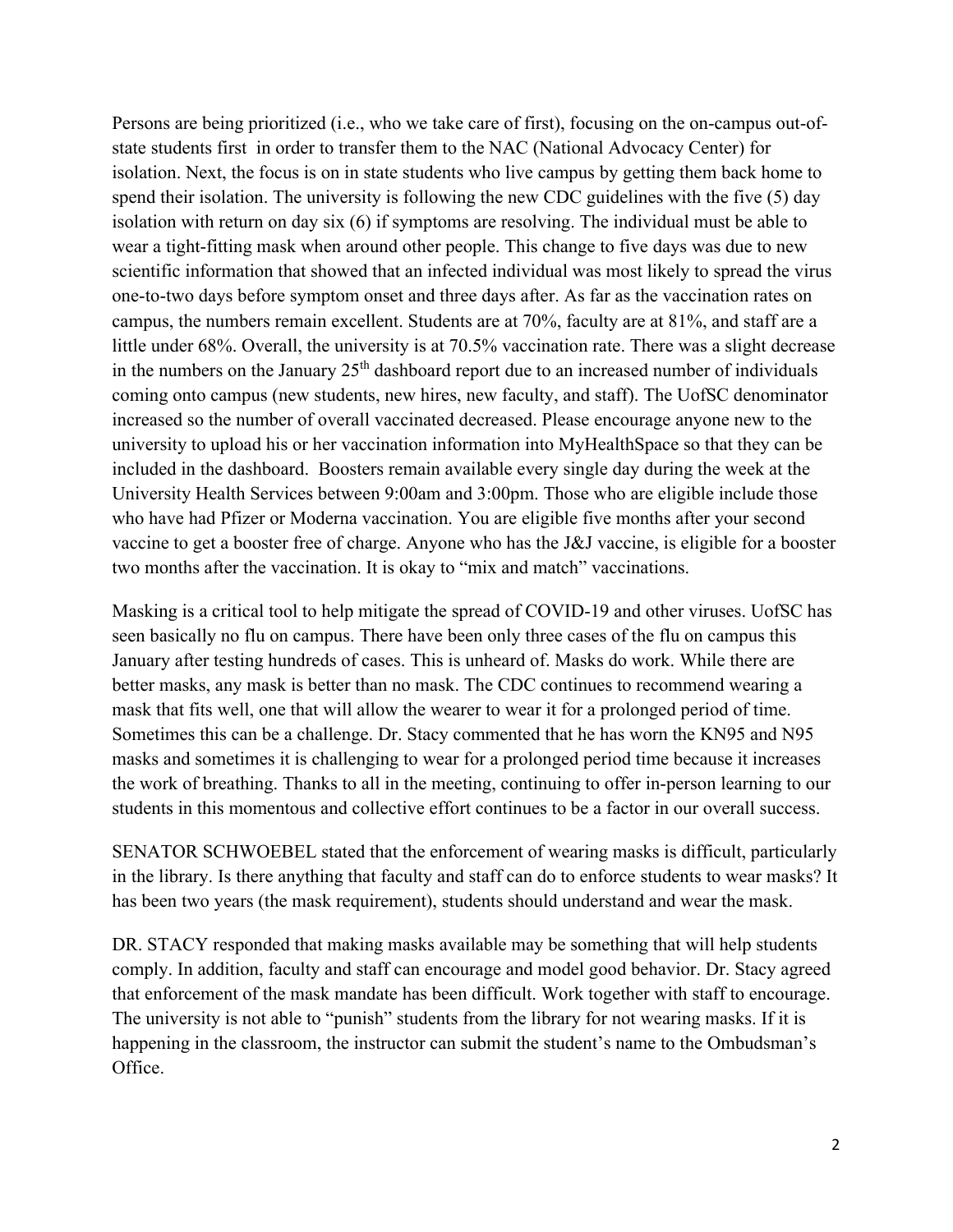CHAIR KORSGAARD stated that comments in the chat reveal that availability is not the issue. Correct wearing of masks is the issue. Some students are wearing the mask below the nose. As instructors, part of our job is to enforce the wearing of masks. This may affect evaluations, but it is important to reinforce this mandate.

SENATOR MACAUDA asked if the N95 masks will be made available by request by the University rather than purchase them out of pocket by the faculty.

DR. STACY stated N95 and KN95 masks are available by the University through a request to the procurement department. These masks can be requested through a departmental request.

SENATOR TAVAKOLI stated that there was a lack of supply of masks in the classroom. Last two years there were plenty of masks in the classroom (if students did not have a mask). Recently in a seminar class, there were no masks available. Senator Tavakoli asked about the status of obtaining masks for the classroom.

DR. STACY said that he will do his best to identify who to contact to obtain masks for the classroom. The campus supply of masks is not something Dr. Stacy oversees, but he put the information into the chat and make sure senators obtain the supplies needed from the department.

SENATOR STERN asked about the testing numbers as a percentage. Since we are testing 25% each week, there should be a multiplier that allows us to approximate how that gauges the number of cases that are on campus. The dashboard has never done that. Can Dr. Stacy provide the multiplier? What do the weekly numbers on campus mean?

DR. STACY stated that the data would need to be extrapolated. The university is reporting real data. That is why the university is also reporting every Tuesday. This is also why the numbers fell when new individuals came to campus. The university is trying to be extremely accurate and not extrapolate. CDC and DHEC also report data this way (i.e., real numbers and not extrapolating). We also get the numbers very quickly (within 24 hours).

SENATOR BRACKMANN noticed that early in the semester masks were running out in the classroom where he teaches. He mentioned this to the administration in the Law School. The units need to buy masks from the university supplier, who charges substantially more than other sources. This is becoming prohibitively expensive to keep supplying masks on a regular basis. It is Senator Brackmann's understanding that the university might be considering giving some support to the units to facilitate supplying masks to the students. Does the funding of masks come entirely out of the unit's budget?

DR. STACY did not know the answer to Senator Brackmann's question. Dr. Stacy will look into this question.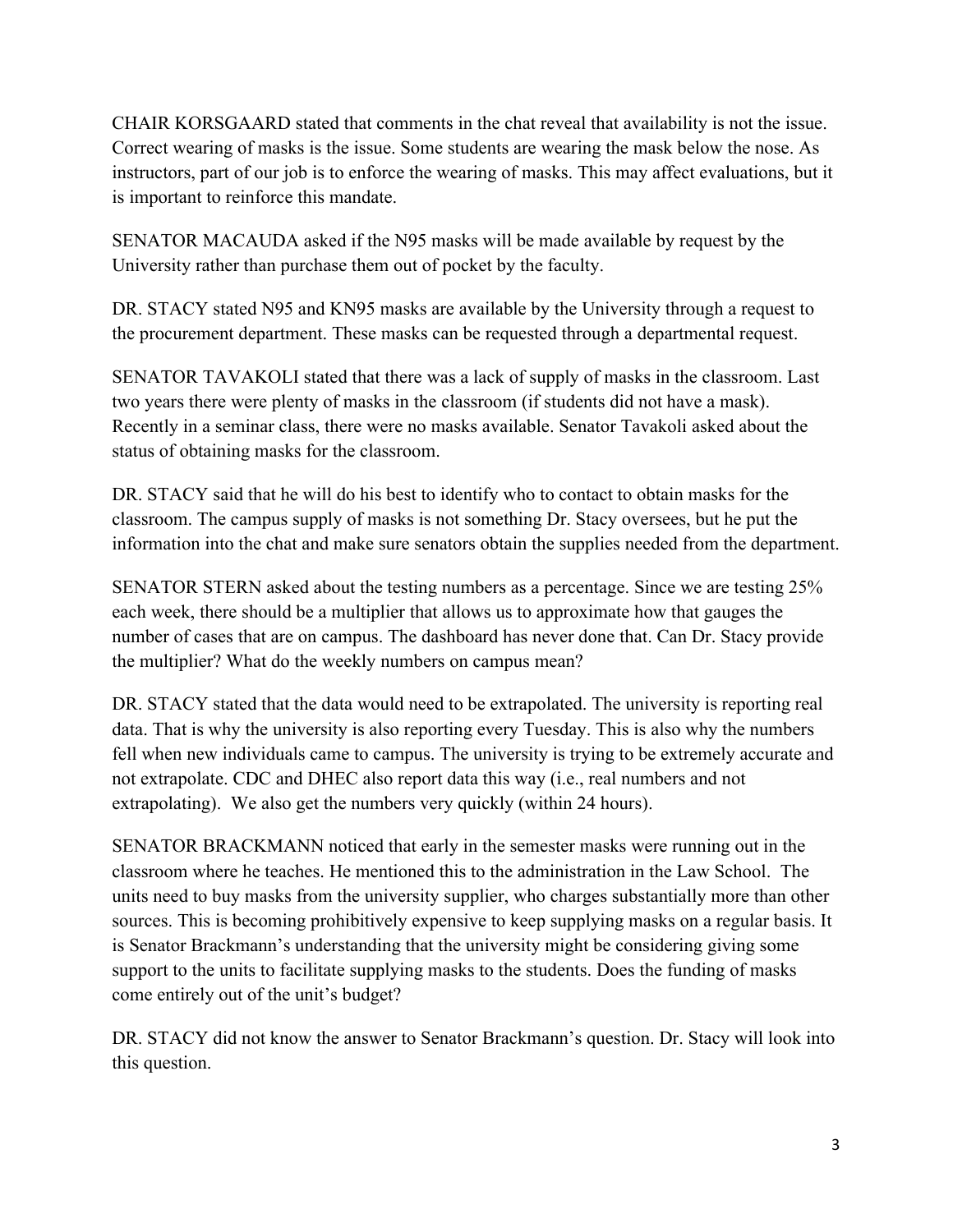SENATOR MINETT stated that faculty are hearing a lot about masks in part because they are the most immediately relevant to us; faculty are on the front lines, and in classrooms with students who are poorly masked or partially masked. There is research regarding the higher quality of N95 and KN95 masks. This is an area where faculty need more support. News reports run the gamut where universities are requiring students to wear masks the more effective masks, to institutions that supply the more effective masks. Senator Minett stated that it would be appreciated if faculty could get a stronger supply of these masks. Also, messaging is needed through Student Health Services and Communications that emphasizes how important the higher quality masks are to our university community in relation to the health and wellbeing. Senator Minett recalled in Dr. Stacy's initial email a statement about masking and quality masking, however, it is unclear if the email went to students. Faculty would like to see more action to improve masking and build supply.

DR. STACY appreciated the suggestions. The administration is working with Communications to decide the right balance of information between overwhelming people and not enough information about COVID. It is hard to know the right balance. There is a concern that if the university has greater restrictions and greater requirements with the students, there will be less follow through and less compliance than if we force N95 on students. This concern is also based on CDC statements regarding taking restrictions too far.

#### **Report of the Officers**

INTERIM PRESIDENT PASTIDES (hereafter President Pastides) welcomed faculty back to the semester, even though the semester is well under way. The semester started with the big news that the 30<sup>th</sup> president of the university has been selected, Dr. Michael Amiridis. Many of you knew Dr. Amiridis when he was part of our Carolina faculty family before he left to be Chancellor of UIC in 2015. When President Pastides was asked last summer what the qualities of the next president should be, the following qualifications were identified:

- Higher education experience at a senior level, preferably as a president, chancellor, or provost;
- Someone who had "walked the walk" of academic life, not just someone who simply knew the titles and terms shared governance. Dr. Amiridis has done that; he received tenure as a chemical engineer, served as a Department Chair of Computing, Dean of College of Engineering and Computing, and former Executive Vice President of Academic Affairs and Provost;
- The  $30<sup>th</sup>$  president should be someone committed to diversity and inclusion, demonstrated with words and actions. Dr. Amiridis has this feature.
- Experience with budgeting; he has this experience.
- Accomplished external fundraiser, he has this experience.
- Appreciates sports, especially Gamecock sports; he does this.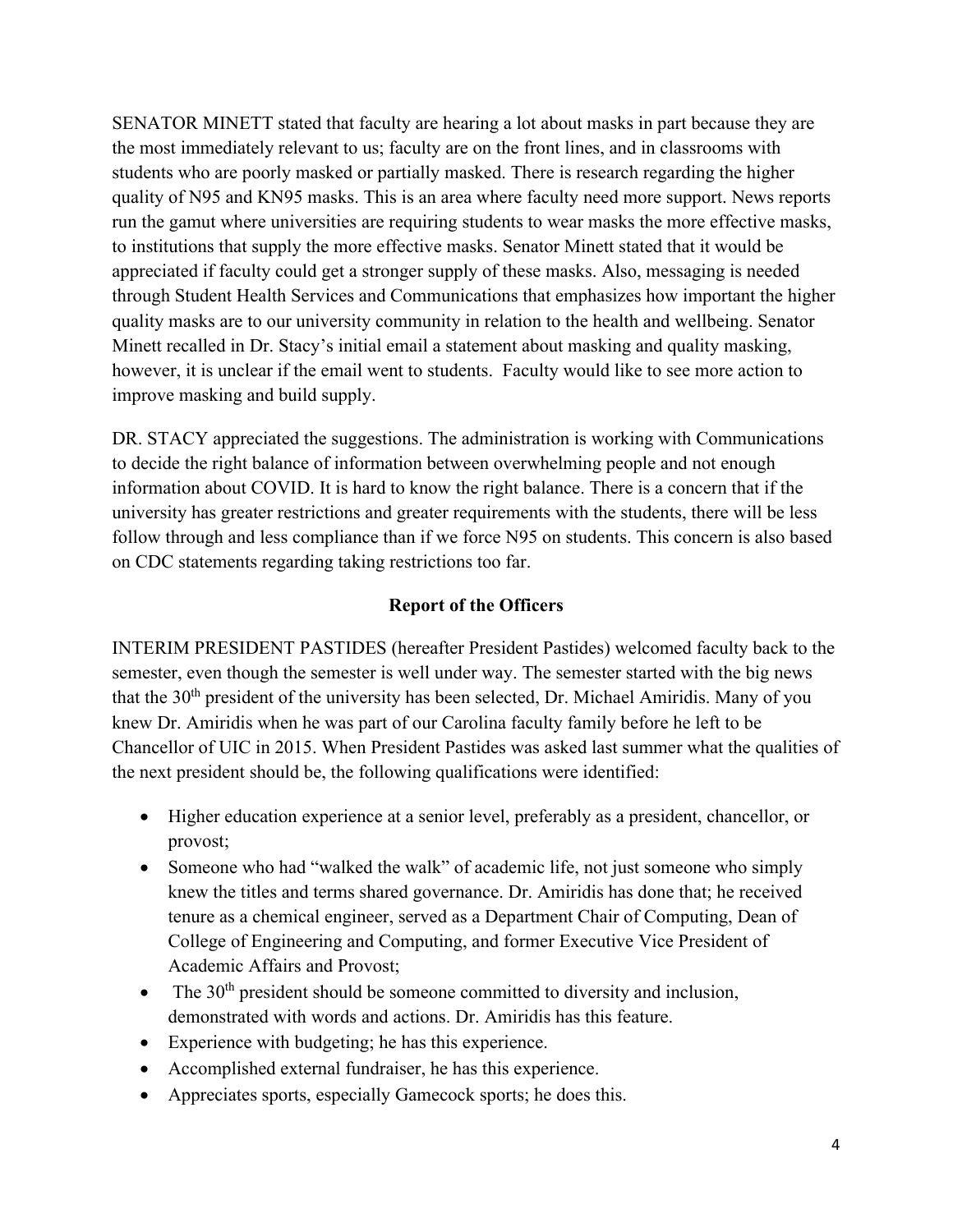• Someone who knows and loves South Carolina. He ticked this box as well. His wife has a Ph.D. in philosophy and daughter has a degree from the honor's college (both from UofSC). His son will be graduating from Carolina in May.

PRESIDENT PASTIDES is excited about Dr. Amiridis' selection. Selection of a president is not for the faint of heart. You are juggling a diverse constituency and sometimes opposing constituencies all of the time, every single day, every significant decision that is made. In the old days, it used to be 90% support and 10% opposition. Now it is like 60% support, 40% opposition on almost anything impactful that you decide to do. Dr. Amiridis will be coming once in a while. The university has already begun the transition.

Last Wednesday was the annual Carolina Day, where UofSC members go over to the Legislature and the State House to talk about the impact of the university. The faculty was very well represented. A wonderful message was delivered. The state has an unprecedented amount of money stored in the treasury; some more than \$22 Billion will be allocated around the state. The University of South Carolina has an ambitious request for many things that would help in terms of infrastructure, in terms of salary. Of course, we have the whole UofSC system to be ambitious about, not just our system here in Columbia.

The search committee for the Vice President for Research (VPR) is conducting first round interviews. On site interviews will be scheduled for the end of February or early March. President Pastides will confer with Michael Amiridis on the selection of the new VPR. Just announced this morning, the provost launched an internal search for the position of Vice Provost and Dean of Graduate Studies with expectations to begin by April 1. In the area of Title IX, UofSC announced the selection of Molly Peirano to fill the position of Vice President of Civil Rights and Title IX. Ms. Peirano is an alumna of UofSC with a master's degree in Education with a focus on Higher Education and Student Affairs. She will begin her work, leading this newly created office of Civil Rights and Title IX later this month. She comes to us from Ohio State University.

Last month the Board announced the remaining of 700 Lincoln Street resident hall for Celia Dial Saxton. Ms. Saxton was an alumna and a revered African American educator whose impact reached across the country. Formal dedication will be held in the weeks ahead. Ms. Saxton graduated during the reconstruction period when South Carolina College was open to African Americans at that time. It certainly is a very appropriate honor and will not be the last that you will be hearing about.

PRESIDENT PASTIDES is proud to announce that four of our faculty members were elected to the prestigious AAAS; three from Arts & Sciences and one from Public Health. Alan Decho from Public Health, Sharon DeWitte, Kirstin Dow, Bert Ely from Art & Sciences. This is a great reflection on their hard work and achievements as well as their high caliber of research and teaching.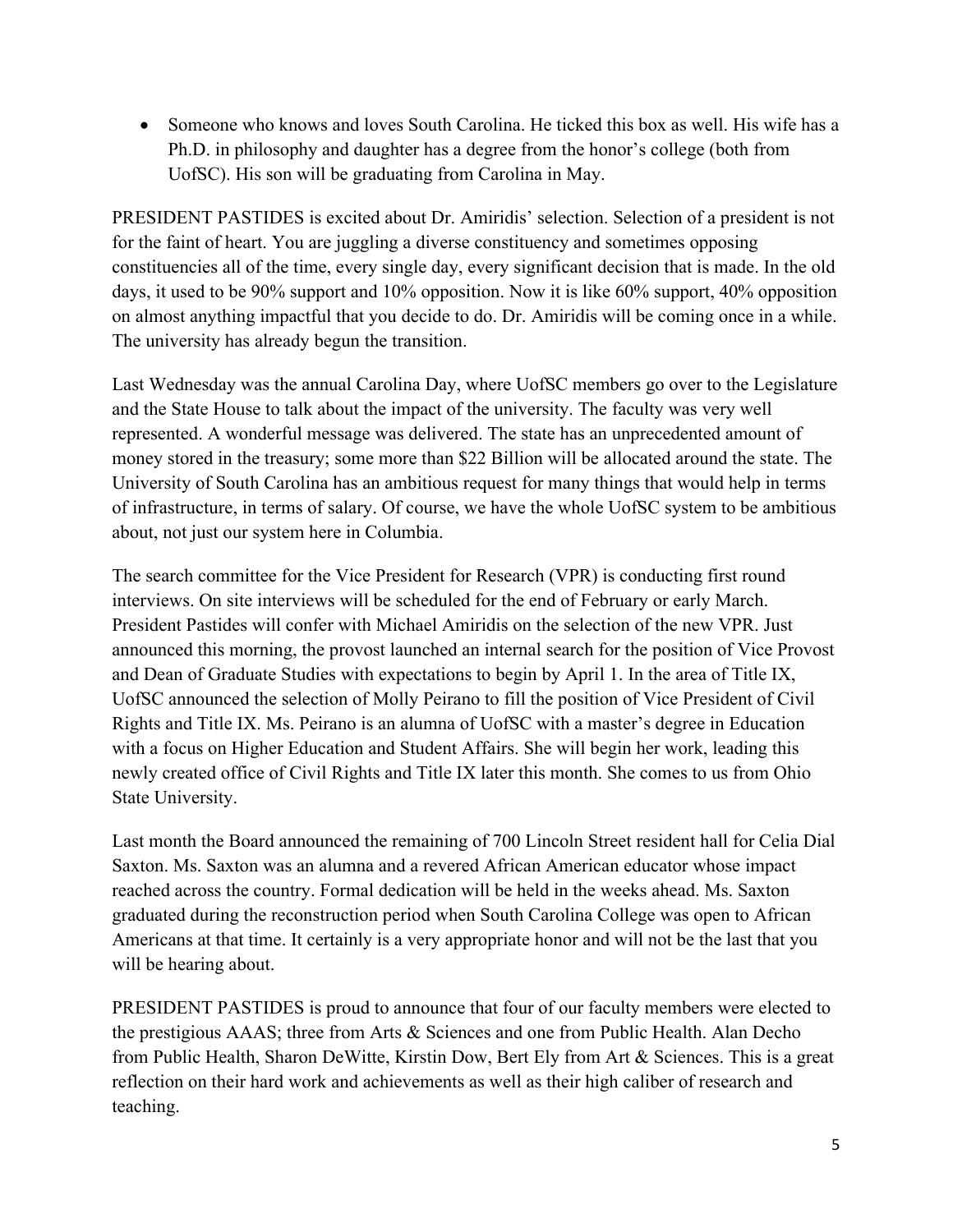The latest US News and World Report rankings were released last week. In addition to holding on to the many coveted spots that you are familiar with, The College of Nursing was ranked  $#1$ for online graduate education in nursing. The College of Education online graduate education program moved up into the top 20. And, if being top in the nation isn't enough, we have our first world/global #1 ranking…this is in Sport Science. This comprises the Departments of Exercise Science in the Arnold Public School of Public Health and the School of Sport Management in the College of HRTM [sic].

President Pastides ended his presentation with a very, very sad and distressing note. Earlier this week the university was notified of the death of our very own alumna by suicide Cheslie Kryst. Cheslie was a 2013 graduate of the University and went on to earn a law degree from Wake Forest. Ms. Kryst was an accomplished lawyer, activist, philanthropist, and also had been Miss USA. And if this isn't a reminder that mental health issues impact people in high places as well as those who evidently appear to be struggling, that is certainly a continued call to all of us at the institution to do more relative to the organization and the bureaucracy that we run but also to each and every one of us to reach out as parents, friends, and colleagues to people who might be in distress. It was a very dark moment for all of us, and certainly not the only one but there are many other in the troubled world we live in, but that one struck President Pastides very personally, as President Pastides knew Cheslie quite well.

Regarding the wait time [at the Student Health Center], anybody can come in any time that the Health Center is open on a crisis basis. In other words, you can come right in if you think you need help right away. There are of course, there are individuals, that comprise most of the ongoing visits with their providers.

DR. JASON STACY elaborated on the issue of the mental health services available at the Student Health center. Walk-in appointments are available any time of day for students in the Thomson building, which is the university's mental health area and can meet with a counselor. Not everyone knows this is the building because the university doesn't want just anyone walking into the building. Please encourage those in need to visit the building. The university has also increased a new service called Same Day Appointments. These appointments open the night before the appointment comes available. If a student is looking for an appointment, look at night and sometimes an appointment comes available for the next day. In addition, the university is partnering with a company called Protocol. This service is available after hours. Protocol is available 24/7 when the university is closed. This is a service whereby the student can call in and talk to an individual by the phone for some advice. This is a person (giving the advice); it is not an automated service. This is also available through the university website.

SENATOR NAGEL asked President Pastides for an update on the committee responsible for the possible renaming of buildings.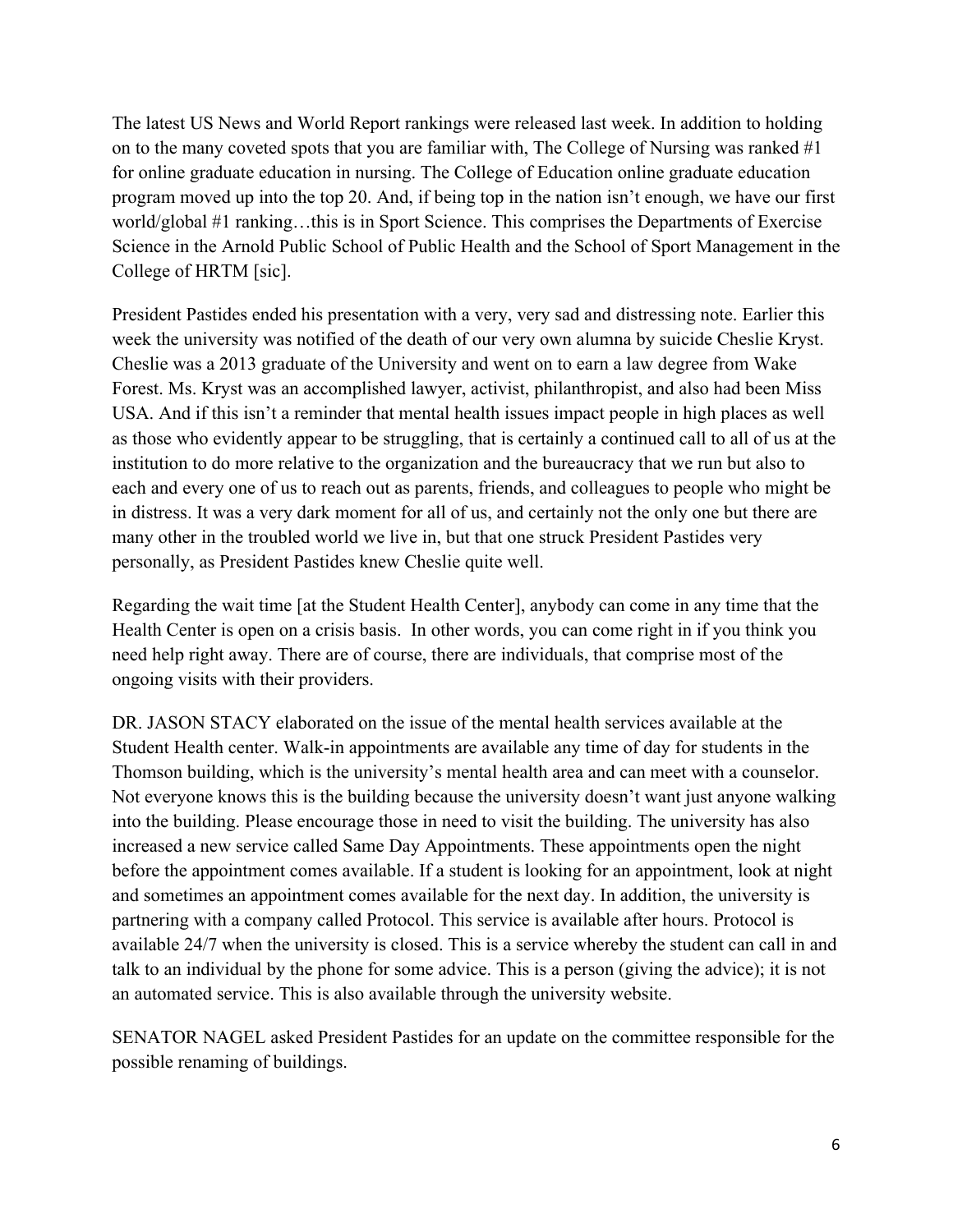PRESIDENT PASTIDES mentioned that Interim Dean Samuels is the Co-Chair of this committee. This committee is in the process of completing a report. This committee is doing more than just making suggestions for renaming buildings. The committee is working on resourcing for the university and education for the university.

DEAN SAMUELS stated that the committee has worked throughout the fall semester and has prepared two documents: an educational plan and a research plan. Both documents are aimed at taking the recommendations out to the Presidential Commission and confrontizing them further as an idea of having resource allocation. Naming and renaming is a portion what the committee has done, but also a research plan in two very succinct documents to share with the President. The Co-Chair of the Committee along with Dean Samuel is Alex English (from the Board of Trustees). They have an appointment with President Pastides next week to present the recommendations, discuss next steps, and discuss education and research here on the campus.

INTERIM PROVOST CUTLER thanked the Faculty Senate and reiterated his appreciation for shared governance. Shared governance is what differentiates us from other areas of work. He stated his appreciation for all the work senators do to shape and lead our institution.

Welcome to spring semester 2022. It feels like déjà vu again with how we opened last fall. A variant started to increase in our region of the world. This happened again this semester. Fortunately, this institution has developed incredible mitigation strategies; saliva-based testing, one of only five universities in the country to develop that. Of course, many others are using it; UofSC has shared it with others as we have talked about it in the past. Sewer monitoring is also being conducted It is pleasing to see that the numbers are going down.

PROVOST CUTLER stated his appreciation for the work Dr. Stacy and his group is doing, as well as members of the College of Pharmacy, and the Arnold School of Public Health in helping all of us to be safer. Fingers crossed; this is the tail end of the Omicron variant. Provost Cutler stated that he thinks it is, because as we look around the world the Omicron variant is a much sharper bell-shaped curve than the Delta variant. So, he is hopeful that we are on the tail end. The President provided some updates on academic programs. Provost Cutler also expressed his deepest appreciation to those groups that are being highlighted in the US News and World Report ranking,, the nursing program, what's going on in the business school. Congratulations to those who were made fellows in the AAAS. This is a very prestigious appointment. One of the first to make it into the system in the U.S, was Thomas Edison. UofSC's four faculty members are joining a really prestigious group of individuals who have been recognized. It was disappointing and sad to hear the news of our alumna, the former Miss USA.

UofSC continues to move forward. The university created an initiative in the Provost's Office to look at mental health and maximize what we have across campus and try to create synergy. Thetask force is led by Dr. Sandra Kelly and Dr.Tracy Weldon and work is being conducted to shape and guide how the university can strengthen the use existing resources. Ththere will be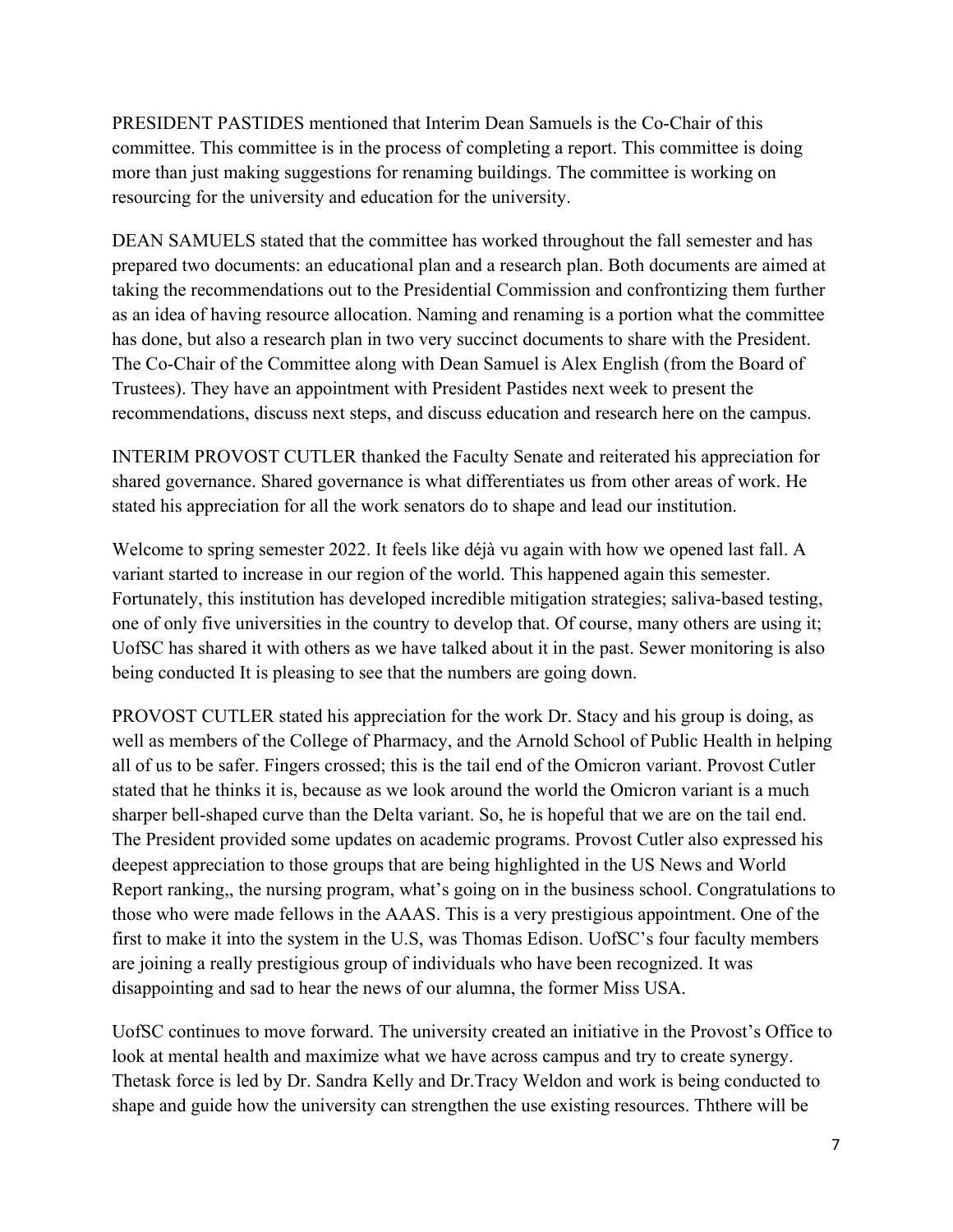updates at the Provost's retreat and senators are encouraged to attend. Provost Cutler looks forward to the work they are doing and having a meaningful impact on trying to stem the tide associated with mental health disorders.

A couple of updates on the deans' searches. The University Libraries search is underway. Last week, the Committee was delivered its charge that includes an active approach by each member of the search committee. Provost Cutler believes this creates a robust pool of applicants. Everyone at this university knows individuals with certain areas of expertise. Provost Cutler encourages everyone (not just members of the search committee), to reach out to individuals that are in this field and may be a good candidate. An academic search firm has been hired to assist in this endeavor. Provost Cutler believes all faculty need to be active in the process. The timeline is not clear yet, however it is estimated that finalists will be on campus sometime during April with a new dean expected to be seated during summer.

The dean search for the College of Arts & Sciences is wrapping up. Provost Cutler anticipates having someone in that position shortly. Provost Cutler expressed his deepest appreciation for the search committee. Although this search was an internal search, it required a little more effort on their part. The Committee was very active during the process. Provost Cutler also expressed appreciation to Tommy Chandler who chaired the search.

PROVOST CUTLER mentioned the graduate school dean search is underway. The memo was sent out from Provost Cutler; faculty are encouraged to be active in this process. Please encourage internal people to apply for this position. A robust pool of applicant is desired. Further details of this position, as well as the other searches that are underway, can be found on the provost's website.

PROVOST CUTLER expressed his appreciation to the Interim Dean of the Graduate School. A Graduate Student Resource Hub is developed and opening today. It is in Close-Hipp on the second floor (room 204). This environment will provide graduate students with greater access to student services. It is a collaboration with University Career Services, the Graduate School, and the National Fellowship Office. All members of the UofSC graduate community are welcome to stop by and to use the facility.

The university has a new faculty principal in Preston College, Armen Shaomian.. He is an associate professor in the College of HRSM. As most are aware, this is a learning environment, where students focus on advancing their service and leadership skills and building a unique academic community.

In closing, PROVOST CUTLER expressed his appreciation to the Faculty Senate for their efforts, support to the students, and support to one another. It makes this a wonderful university. Provost Cutler has shared with some that he has worked at four universities, and this is the best. The reason is that people and the culture.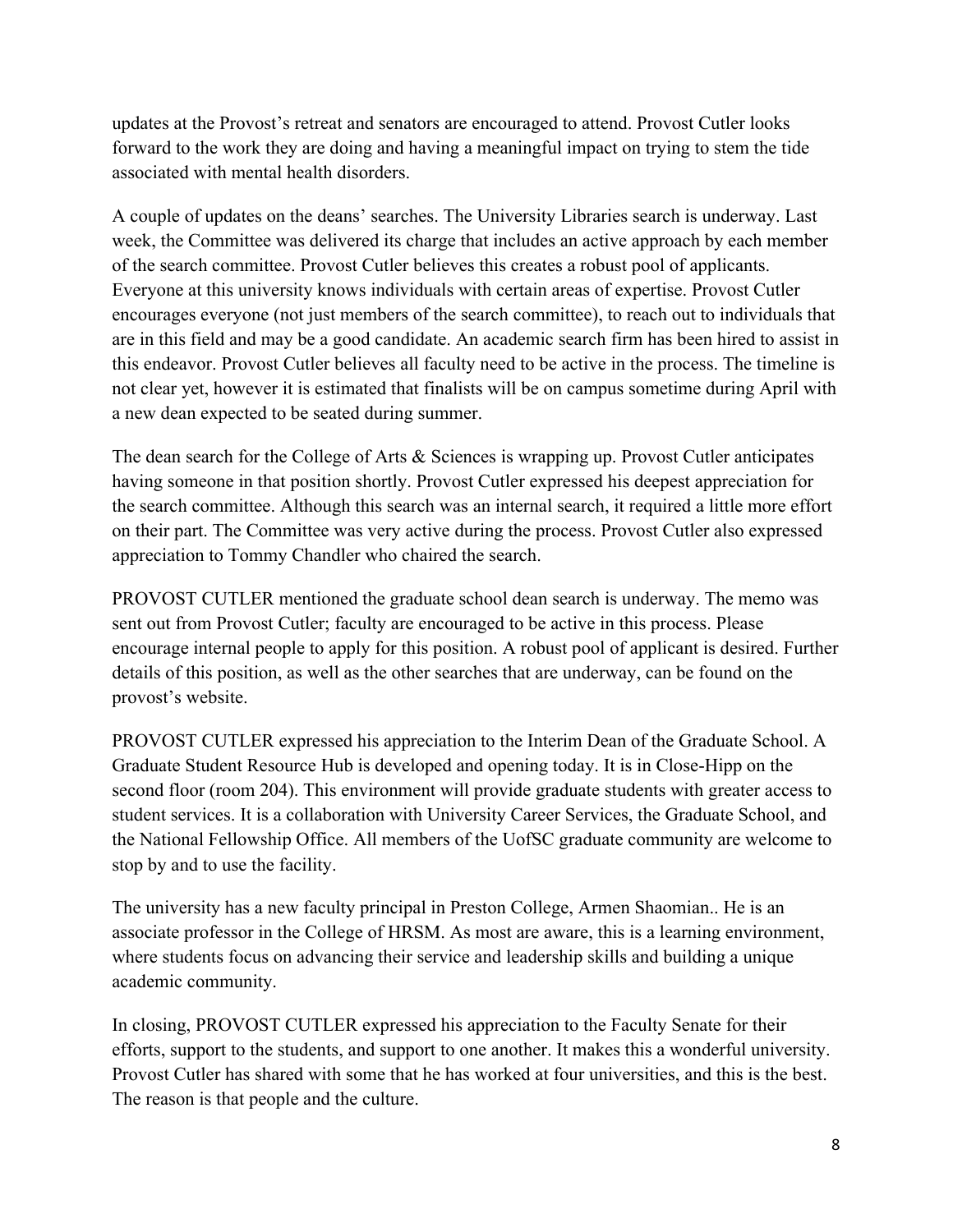SENATOR RANDAZZO asked for an update on the pending legislation on tenure, Critical Race Theory, the increasingly intrusive requests from CHE regarding the Founding Documents. He is receiving questions and concerns from faculty, not just in his department but in other departments, that faculty are changing how they teach and the material they cover. This points to examples of the chilling effect Senator Randazzo expressed in October. In addition, Senator Randazzo commented that he still hasn't seen a formal institutional response about the protection afforded to faculty concerning academic freedom and their first amendment rights.

PROVOST CUTLER stated that one of the reasons he is in Higher Education is because of the tenet, the foundation which operates on the first amendment and the freedom of speech, which leads to academic freedom. Provost Cutler stated his love this environment; this is a wonderful environment. It is one that he will be very protective of and has been. The President, Provost Cutler and members of the university have been working tirelessly on these effort by working with and being involved in conversations directly with the members of the General Assembly. Also, some of the legislative liaisons are doing the same. Similar conversations are being conducted with the Commission on Higher Education.

Last week, during a meeting Provost Cutler emphasized to the Commissioners that UofSC as well as public universities in the State of South Carolina don't teach students "what to think, we teach students how to think". Provost Cutler emphasized that faculty teach student to think in a critical way to help them develop the good skill set in thinking critically; faculty need to put a lot of information in front of them. The information helps students grow and think in a critical manner. Provost Cutler further stated that he and President Pastides continue to discuss this issue and are very, very supportive academic freedom. They are fighting for this initiative.

PRESIDENT PASTIDES thanked Senator Randazzo's leadership and advocacy efforts on this issue. He agreed with the statements made by Provost Cutler. President Pastides stated that UofSC stands firmly with the faculty on academic freedom. The political process often occurs in corridors and hallways, and not in the press. UofSC administrators are working with the Commission on Higher Education to be successful and prevail. If Chair Korsgaard believes the faculty needs additional updates on this issues, President Pastides will happily do so. Please know that hard work on this issue is continuing by many people. More work must be accomplished; there is a way to go. UofSC is working in unison with colleagues across the state. Effective efforts are demonstrated. If so desired, the President will report on this issue at every future meeting if desired.

SENATOR RANDAZZO thanked President Pastides and Provost Cutler. He recommended a statement be made to the general faculty, so they understand where the university stands with this issue. Senator Randazzo has heard comments that some faculty think UofSC is "tone-deaf" to this situation and faculty concerns. A formal statement will go a long way.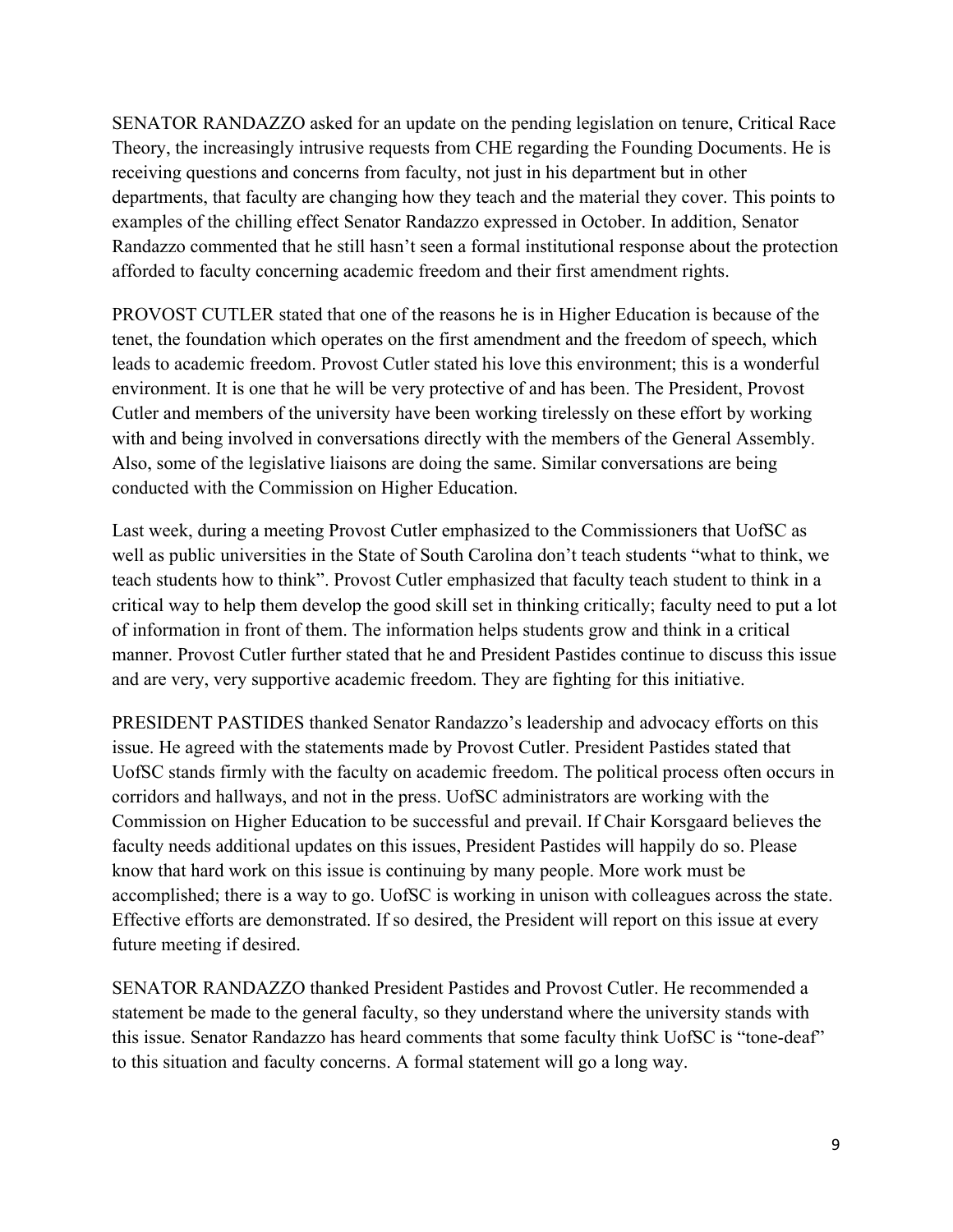PRESIDENT PASTIDES stated that a formal statement will go out. He cautioned the Senate that every single statement will be used as part of a political strategy. Every statement goes into the public record. President Pastides (and others) are not shy about our beliefs; the administration wants to win on this issue. UofSC will confer with our allies. Nothing could be worse for the university than for colleagues to not be sure about how the administration stands on issues. This is the first President Pastides has heard on this issue. President Pastides plans to confer with his colleagues and allies in state relations regarding the best way to move forward.

CHAIR KORSGAARD reminded the Senate that the Faculty Welfare Committee met earlier this week. The issue of psychological safety in the classroom was discussed c (i.e., do they feel safe in the classroom; do they feel supported by the administration). Chair Korsgaard agreed that the university is getting to a point where faculty feel vulnerable. The Committee communicated to Vice-Provost Addy that a formal statement of affirmation is needed on the part of the administration. Chair Korsgaard also agreed that the statement can be made without pouring political fuel on the fire. It is more about affirming out values in academic freedom.

## **Reports From Faculty Committees**

## **Curricula & Courses Committee Report, Stacy Winchester, Chair**

CHAIR WINCHESTER: The Committee presented 42 proposals:

- College of Arts and Sciences (n=13)
- College of Education (n=4)
- College of Engineering & Computing  $(n=17)$
- College of Hospitality, Retail, and Sport Management (n=1)
- College of Information and Communication (n=4)
- School of Music  $(n=1)$
- College of Public Health  $(n=2)$

The proposals were accepted.

### **Committee on Instructional Development, Professor Rebecca Stern, Chair**

SENATOR STERN stated that background information will be provided at the next meeting regarding the Carolina Core. A discussion will made be regarding the process. A vote will not be conducted at the next meeting.

## **Faculty Advisory Committee, Professor Liam Hein, Chair**

CHAIR LIAM HEIN stated that the Committee was asked to work on five proposed changes. The first item is being withdrawn for further discussion.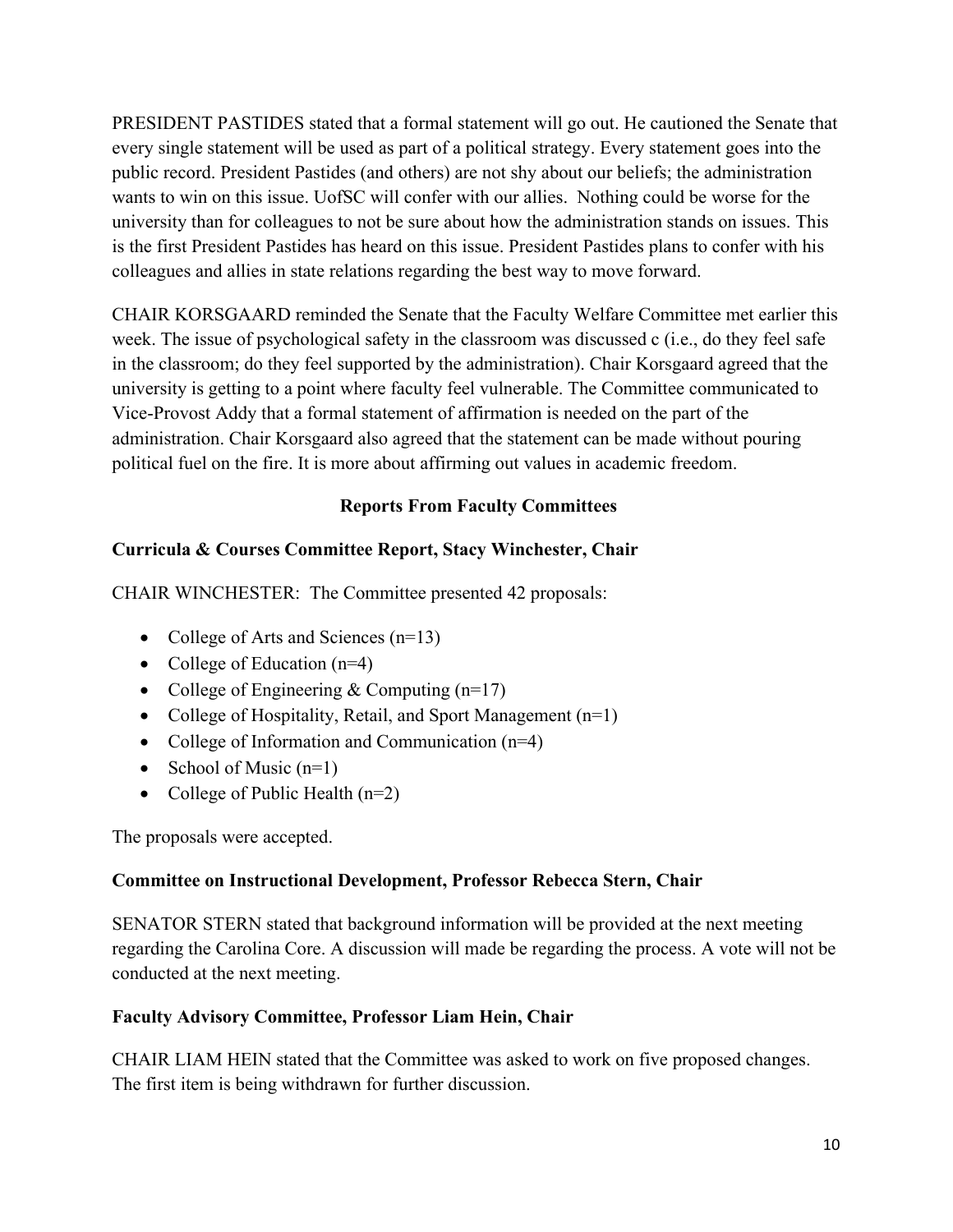The first of the four proposals under discussion will be Workplace Civility. The changes made by the Committee are visible in the document via track changes. The Committee's rationale is the wording of "bullying" to "incivility". The rationale for making this change is that the standard that had been set under "bullying" was so high that whatever a particular person had gone through, that threshold had been almost impossible to meet. This does not mean that "everyone and his or her brother" can claim that he or she is in an uncivil environment. Incivility needs to meet a particular standard. Standards are highlighted in the document.

SENATOR KHUSHF is concerned about the wording of this proposal. Senator Khushf is in the Philosophy Department. In this department, members consider controversial and moral issues. Very often when people's values are challenged, this is emotionally distressing. Senator Khushf believes the wording on incivility is far too ambiguous. It leaves open what counts as uncivil and makes it a function of whether, call it a reasonable person, feels emotionally distressed. You could say a reasonable person is emotionally distressed when their deep values are challenged in an argument. Senator Khushf proposes that this part of the revision be sent back, and more explicit standards be articulated. Further, faculty have been told that academic freedom is going to be addressed coming from Committee. While recognition that this clause on incivility is potentially intentioned with an academic freedom section. Faculty Senate needs to consider the two items together, particularly in light of the many concerns that have been raised recently about academic freedom. Senator Khushf proposes that this be sent back and more clear standards be articulated for what counts as uncivil and that a person being emotionally distressed is insufficient for the category.

CHAIR KORSGAARD asked the Parliamentarian for clarification and process regarding Senator Khushf's statement (i.e., was a motion clearly stated).

PARLIAMENTARIAN SUDDETH asked Senator Khushf if it was his intention to recommit the document back to the Committee.

SENATOR KHUSHF stated that yes, his intention was to recommit the document such that the Committee make more clear standards be articulated for what counts as uncivil.

SENATOR WEISENBURG seconded the motion.

SENATOR MACKENZIE supported referring the document back to the committee. Colleagues in History expressed concerns regarding the rather loose definition of incivility. Senator Mackenzie provided examples of scenarios.

- Is it uncivil for a department to hold a baby shower for one colleague if another is struggling with infertility?
- Can we openly congratulate a successful promotion candidate if colleague who did not receive promotion and is sitting in the room feeling emotional distress about the failure?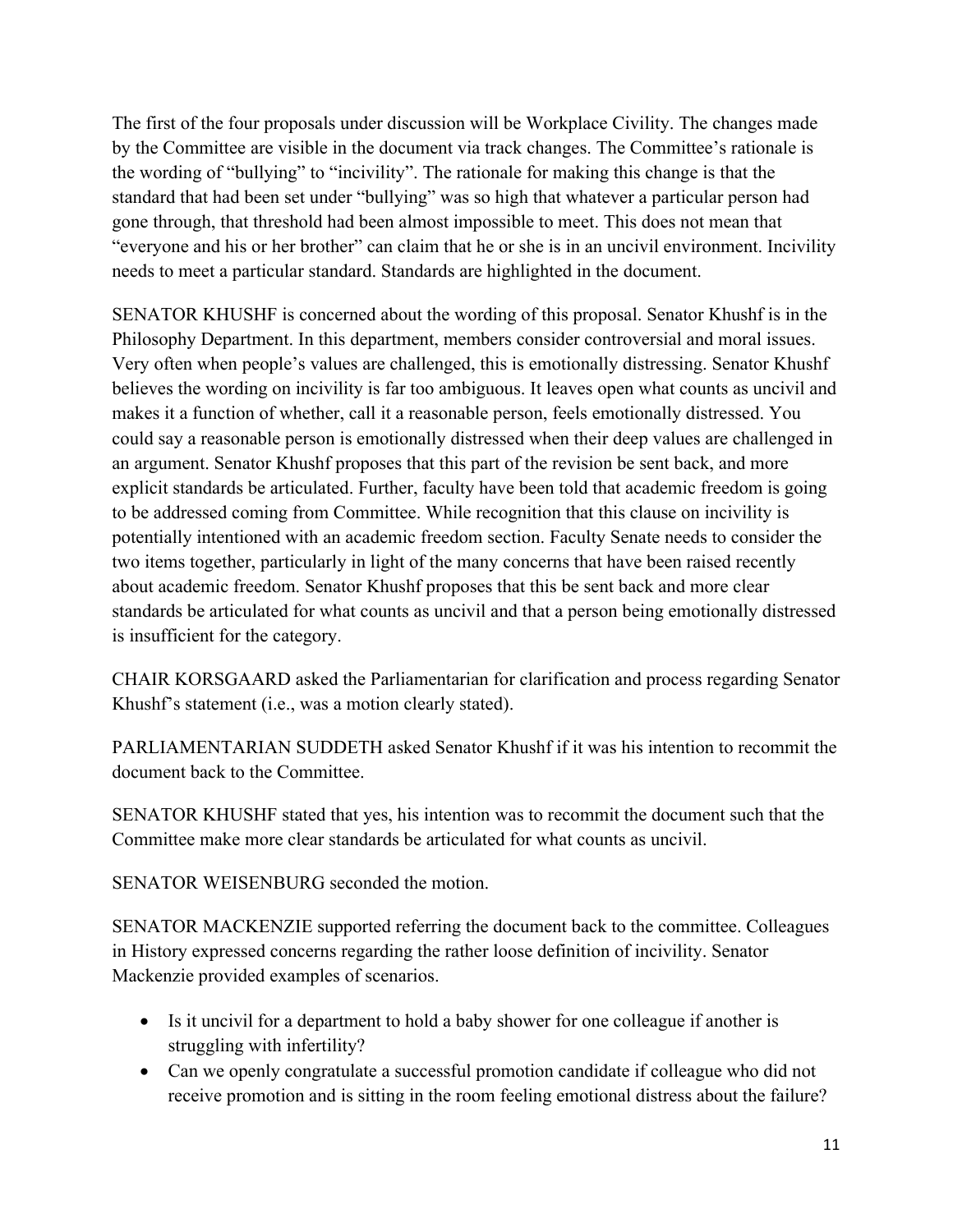- If I didn't receive a merit raise but several colleagues did, might I find repeated conversations about merit raises uncivil?
- If a colleague tells other colleagues she or he thinks my last article was terrible (and it puts my reputation at risk), can I report that colleague for incivility?

In short, Senator Mackenzie perceives real concerns where this could all be without a more rigorous definition.

CHAIR HEIN asked if the speakers (i.e., Faculty Senators) thought the document was better off without the changes, thereby having a higher threshold of standard (i.e., bullying).

SENATOR WEISENBERG stated that this document provides a situation that is no longer definable and actionable. The changes open a whole set of problems in which no one can really define. Anything can become uncivil. For a point of order, given that this is a motion to bring the language back, what we are voting on is whether we need to ask the Committee to revise the language again, with specific concern about the ambiguity. The answer to Dr. Hein's question is "probably yes". Before that question can be answered, members need to answer the question "are we going to table this motion"? Anecdotally, bullying might be the right word; or it may not be. Incivility, however, needs to be better defined.

SENATOR MINETT stated that he might support sending the document back to Committee. Senator Minett has heard from colleagues that the language, especially about emotional distress, is too vague. There are also concerns about the term civility. There is not much of a sense of framework of which this language draws from (i.e., is this best practices). Where did this language come from? What is its history? Senator Minett does not believe there has been enough time to identify and deliberate on the issue, or personally get information on the topic that may compliment the work that the Committee has done.

CHAIR KORSGAARD stated that she was chairing this committee. The work was benchmarked against a handful of institutions. The language is heavily borrowed from other institutions and is consistent with best practices. An extensive list of behavioral examples exists. They are not listed in the Faculty Manual; however, they can be included in the Faculty Manual or an accompanying policy. The policy around this is not ready; that is a Provost policy. Many of the aspects that are actionable come through in the policy. It might be better to present the policy and the Faculty Manual changes at the same time.

SENATOR MACAUDA stated that the broadness of the language is an indicator of the insidiousness we need to be [aware of]. Good bullies can do it under the radar. Senator Macauda is concerned about sending the document back to the Committee without discussing each of the points within the Senate. The concern is that Faculty Senate will continue to "go back and forth" and go around in circles on this issue without stating "what we want to accomplish". Just sending it back may not be productive.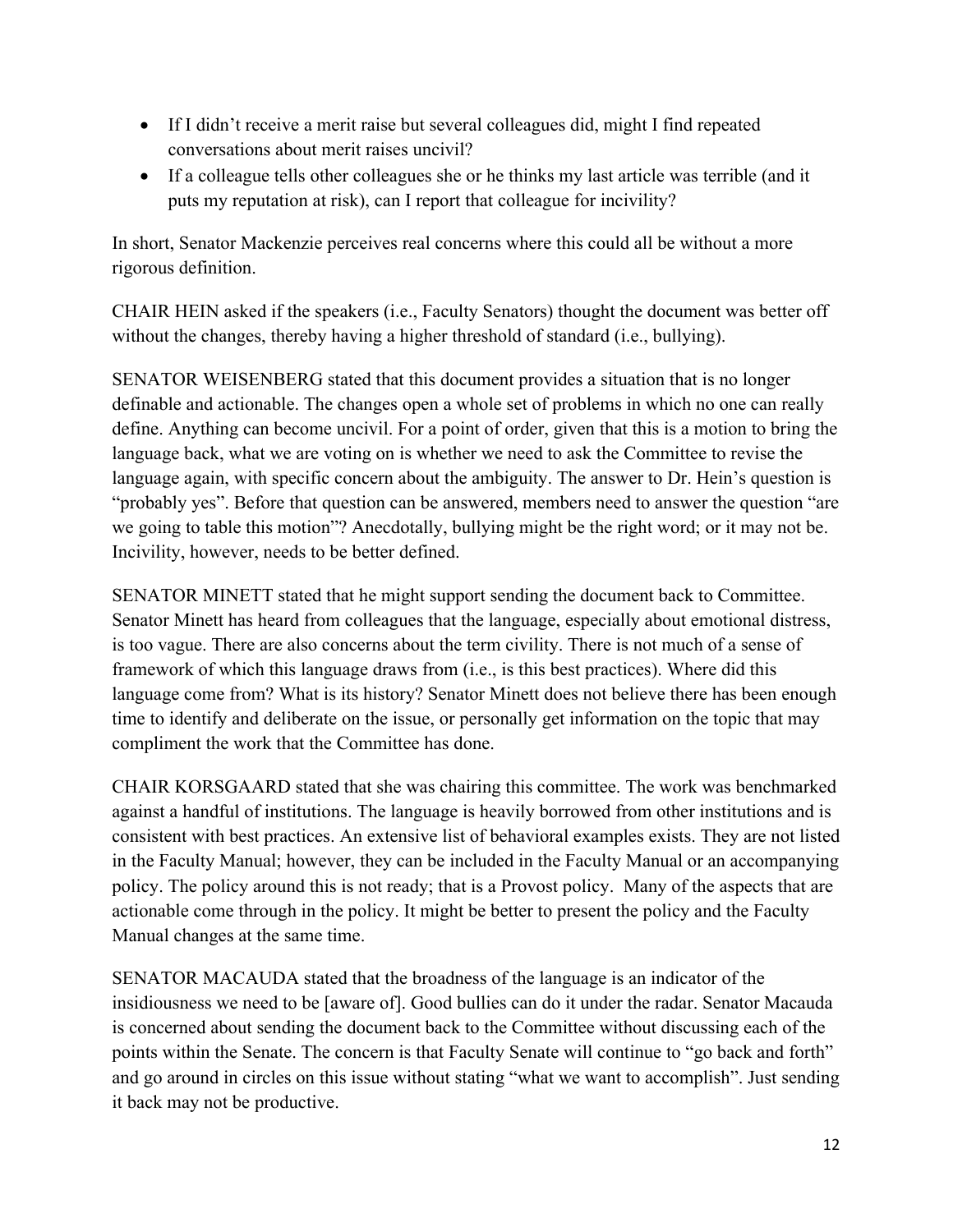PARLIAMENTARIAN SUDDUTH stated that if Faculty Senate votes to refer the proposal back to the committee, the Chair of Faculty Senate can decide if the discussion on the issue can continue. The debate now is on the merits of referring the proposal back to the committee.

CHAIR KORSGAARD gave the option that a motion to withdraw the motion to discuss the merits of the proposal.

SENATOR KHUSHF withdrew the motion to recommit; the discussion on the merits of the proposal continued.

SENATOR MCGILL stated that it seemed much of the specific wording on definitions on bullying and specific examples of bullying were deleted from the document. Senator McGill asked for an explanation and asked for an example of incivility.

CHAIR KORSGAARD stated that behavioral examples of bullying were taken out for two reasons: 1) The term bullying is a moving target. There are new and interesting ways to engage in bullying. By having a list, the Committee didn't want to preempt other ways of bullying to be considered as incivility. 2) The Faculty Manual isn't a policy manual, so the Committee decided not to go into specifics. The Committee wanted to be as brief and coherent as possible. Chair Korsgaard does see the inherent merit of having behavioral examples in the document. One thing the Committee did was to a content code examples from other policy statements. Examples the Committee saw in other policies at other universities and try to identify broad themes (e.g., abusive language, aggressive shouting, gossip, physical contact, social isolation, intimidation, negative comments about lifestyle, scapegoating, stealing credit). A brief literature review was conducted regarding categories. Social incivility is often used as a single category of a broader realm of anti-social behavior. The Committee used the word incivility instead of bullying because they wanted to lower the bar because of the failure to have any instance of bullying in the university, which the Committee suspects is occurring, but the actions are not meeting the definition of bullying.

SENATOR FRANKLIN expressed a colleague's concern that this definition of incivility needs to be rejected because it defines incivility based on not the actor's actions but on observers perceptions. This is worthy to think about. Where does the fault lie?

CHAIR KORSGAARD stated that Senator Franklin had an interesting observation. The literature on sexual harassment, however, is not on the actor's behavior per se, it is how the behavior is perceived by others. The legal definition of sexual harassment is objectively offensive, which means other people see it as offensive. It doesn't matter what the actor thinks of his or her behavior. The consequence matters.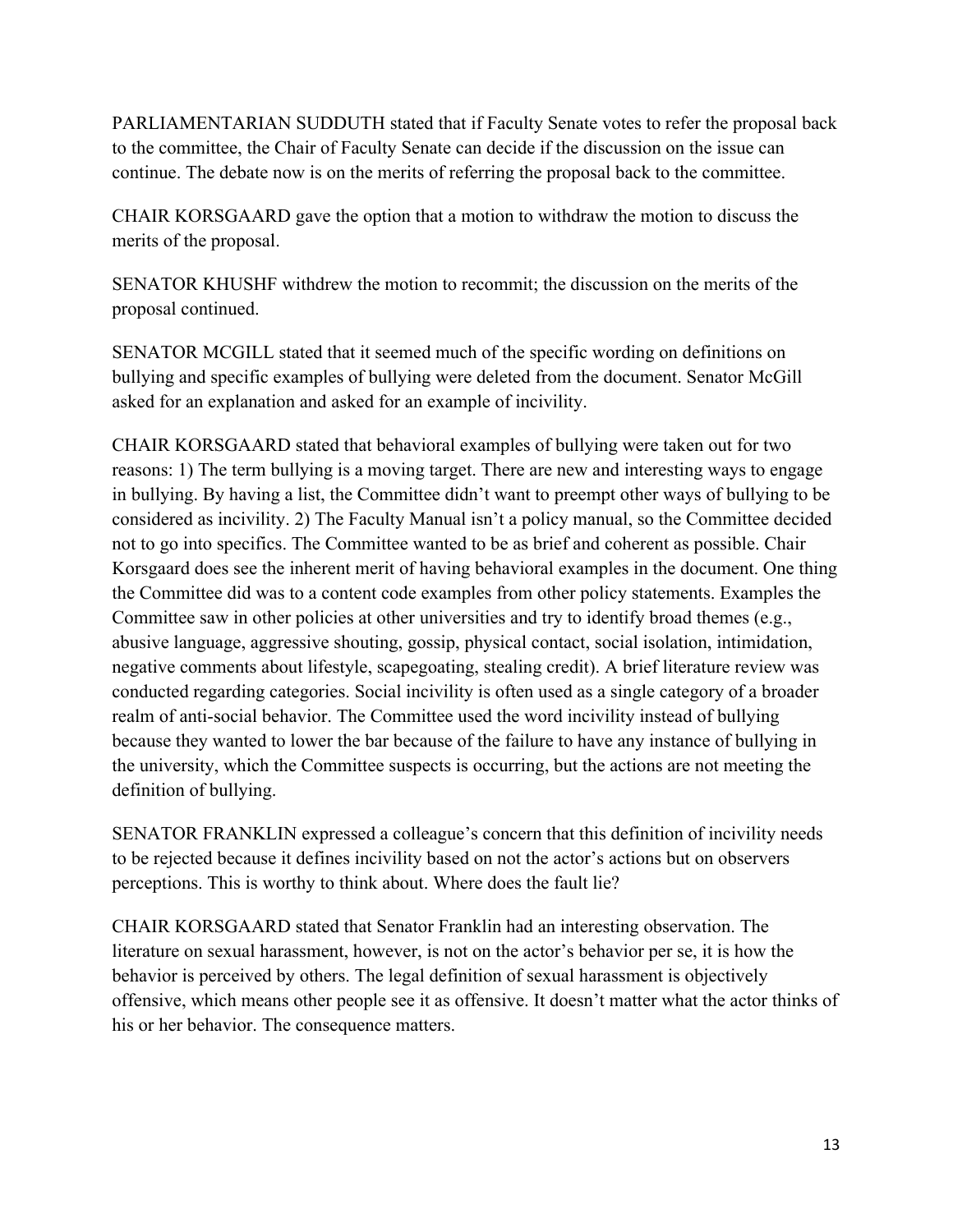SENATOR MACKENZIE stated appreciation for the attempt at definitions. The question was asked whether a lot of burden was being placed on the Committee on Professional Conduct. This committee will be grappling with what a reasonable person should think of a reported incident.

CHAIR KORSGAARD agreed that it does place a burden on this Committee and on administrators who will be involved in the investigative process and claims. That portion of the Faculty Manual is being revised, one of the concerns is there are a number of committees (e.g., Grievance Committee, Review Board) that require considerable training. The University wants to ensure that members on each of these committees are adequately trained on how to investigate, confidentiality, and so forth. It also requires administrators who are receiving these complaints (e.g., chairs, deans) are equipped to understand what a reasonable complaint is.

SENATOR SCHWOEBEL asked if the university should be including legal or HR or other departments in addition to this Committee to ensure that there is something this is going through all the correct channels. It is important to be especially careful on some of the very specific wording.

SENATOR HARRIS stated that she appreciated hearing more about the Committee's process and deliberations. Is there any knowledge of experience of institutions that have used this new standard of incivility, that like us, might shift from a standard of bullying to that of incivility? What has their experience been?

CHAIR KORSGAARD responded that she is unaware of experiences. Chair Korsgaard only investigated the policies. It was affirmed that it may be beneficial to inquire about the success of the policy. Regarding the question of legal, representatives from legal, EOP, were on the Committee. Any legal issues would have been questioned. The Provost Policy or Policies will also be reviewed by Legal Counsel. Looking at the successes, failures, and pain points is a good idea.

SENATOR KHUSHF reintroduced the motion to recommit the proposal. The motion was seconded.

CHAIR KORSGAARD asked if there was any additional discussion. No one had any additional discussion. The majority of Senators voted to recommit the proposal back to the Committee.

DR. HEIN stated that the next item under discussion is the "The Faculties, Schools, or Departments". This topic arose because it some units are denying professional track faculty voting rights in colleges and departments as they currently have in the Faculty Senate. Professional track faculty currently have university level, think of it as federal voting rights, for membership, except where their membership is excluded by the faculty manual (e.g., UCTP). This motion is designed to give professional track faculty members state level rights. Currently, the university has it whereby professional track faculty have federal level rights but not state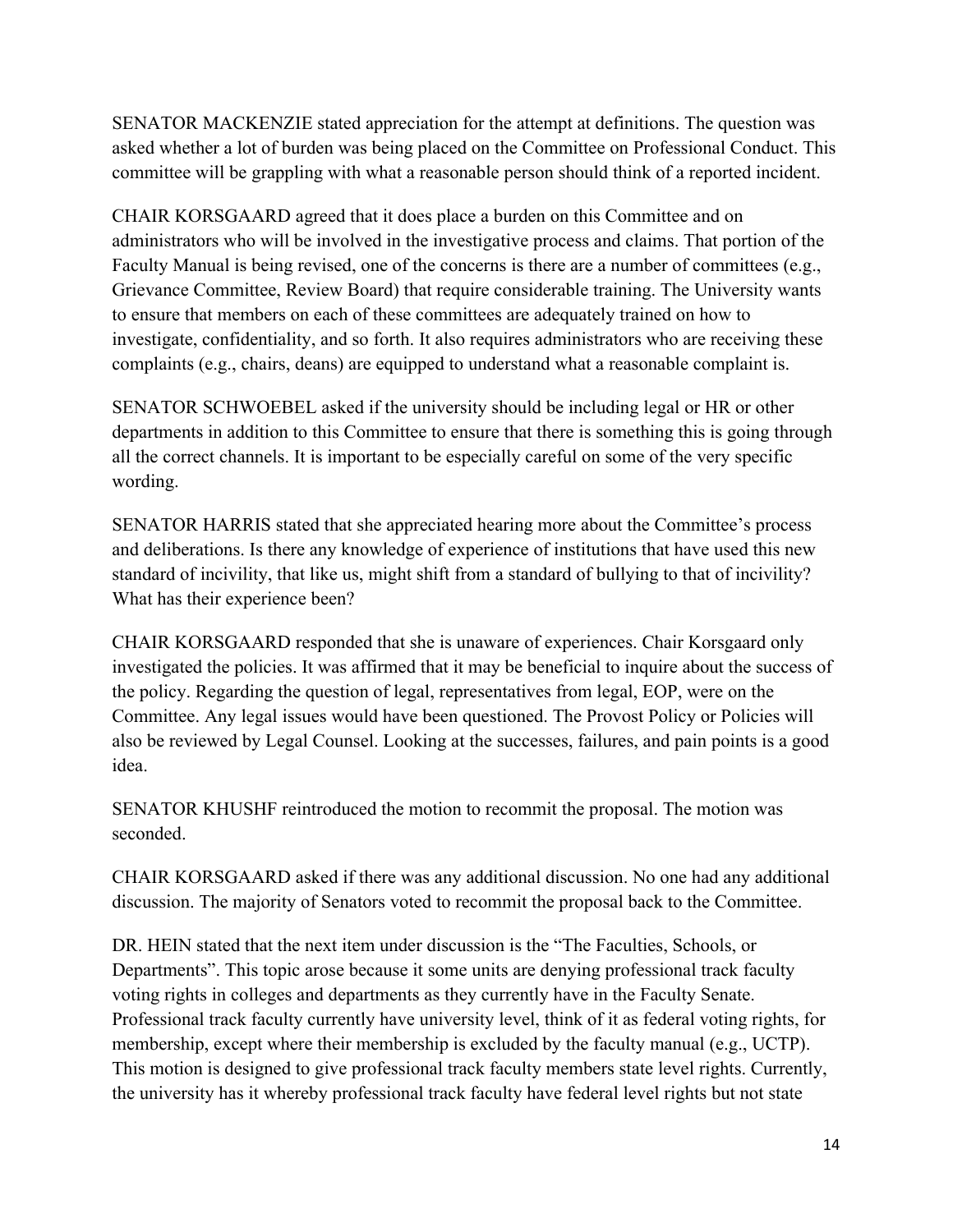level rights in terms of voting. This will not change the current college or departmental level committees such as T&P where professional track members don't have rights because they can't be tenured.

CHAIR KORSGAARD opened the floor to discussion.

SENATOR TURNER thanks all the members of FAC for their service. A concern was raised. It is not clear how the Committee interprets the phrase based on the same standards for the University faculty and how that phrase is interpreted can have major implications for the unit. The Faculty Manual indicates a general standard of voting rights on most issues, which in essence, all full-time faculty members can vote. As Dr. Hein indicated, in specific areas, not only in promotion and tenure, only a sub-set of the university faculty are eligible to vote (e.g., Graduate School domain). Because of this, faculty in the units may choose to have different voting rights which would be still based on the same standards of the university faculty. Some unit faculties prefer to have more specificity while others would prefer the more general model. Senator Turner stated he is comfortable with at least a couple voting rights being consistent with the same standard. It is healthy for the units to have some degree of discretion. Senator Turner interprets some school level voting right approaches as consistent with the university faculty manual and therefore would be consistent with the same standards for the university faculty. The first approach would be which all full-time faculty in the unit could be vote on all matters coming before the faculty except for matters relating to T&P. The second approach would distinguish between full-time faculty members who are members of the UofSC graduate school and those who are not. The second approach, which is very similar to the College of Education approach, the Graduate School issues in the unit would be voted upon by the unit faculty members who are regular and associate members of the UofSC Graduate School. All the issues except for T&P would be voted on by all the full-time faculty in the unit. Senator Turner asked Dr. Hein and the Committee if both approaches presented would be based on the same standards for the university faculty.

DR. HEIN stated that the Committee did not think of this issue in terms of regular and associate members of the Graduate School. Clarity is required. There have been inconsistencies in how the Graduate School qualifies a member. In the College of Nursing, it includes professional track faculty.

CHAIR KORSGAARD clarified the question by Senator Turner. Associate members of the Graduate School are professional track faculty. It is possible for neither of those versions to be part of the Graduate School faculty. It would mean excluding faculty from voting on graduate curriculum if they were not associate or regular members of the Graduate School. The question is " is this consistent while allowing everyone to vote"?

SENATOR DOXTADER stated that this proposal is a fundamental change and requires additional time for reflection in what it means. Senator Doxtader agrees with Senator Turner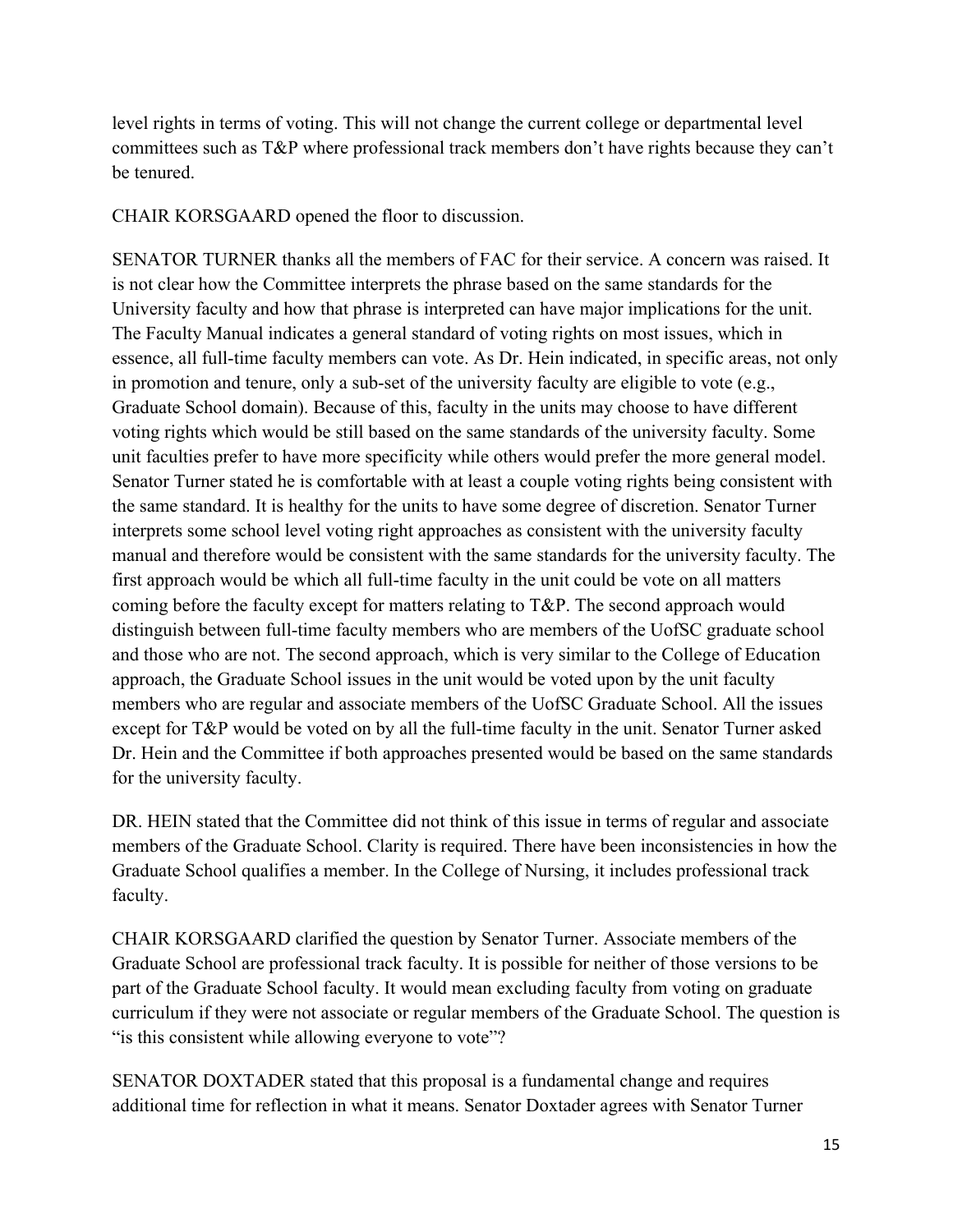regarding the phrase "voting rights" is not clear and is likely over broad. The analogy of state and federal jurisdiction is not perceived as accurate. It begs the question of where decision making power is located as a matter of academic freedom. When the definition of Academic Freedom was changed, which was something that FAC discussed, one of the things that was taken into account was that units and departments in particular have in the capacity in their bylaws to establish criteria and policies regarding who votes. There is a substantial difference for who can vote in hiring decisions and admissions at the graduate programs. This seems to Senator Doxtader to change all that and to supersede decisions that have been made in departments.

SENATOR YENKEY agrees with the two colleagues who have just spoken. Two concerns exist. First, the language is ambiguous. It is a revision that is trying to remove ambiguity university wide. However, it introduces ambiguity and potential conflict. Second, Senator Yenkey would like to hear from the Faculty Advisory Committee regarding why it should be a university-level position to move in and define voting rights at the unit level. If there is a real problem, an abuse happening at the unit level, it is important to hear about it. It does not seem appropriate, however, to mandate governance in this way and take out the prerogatives of a given unit. This is similar to the university-wide mandatory attendance policy that was installed approximately two years ago. It seems the university has a recurring theme of issues where from top-down, faculty are enforcing some important governance decisions on the units. In some areas it is necessary; on other areas it is not. When it comes to voting rights, Senator Yenkey stated that he thinks it is better done at the unit level. This proposal would allow any full-time instructor with a bachelor's degree to vote on a Ph.D. level program change. Just as there is requirement that a faculty member be tenured to vote on tenure decisions, a similar standard is reasonable for other types of decisions.

### CHAIR KORSGAARD asked if FAC had a response.

DR. HEIN asked if it is the purview of the College or the department to deny people voting rights? That is what it really comes down to. They [a college or department] have the ability as it currently stands, whether they are in astrobiology, to deny a professional track faculty the rights to vote, whereas in any other department they may have the right to vote. That is where it becomes inconsistent. The minority in that department could be denied the right to vote as it currently stands, even if it pertains to them.

SENATOR MACAUDA is making a statement as a professional track member and an associate member of the graduate school. Senator Macauda thought upper research faculty needed a terminal degree in that subject matter. It is unclear if someone with a bachelor's degree is considered research faculty or highest level of degree in his or her field. The central issue here is the issue of consistency that professional track faculty have status, or they don't. This should be checked on. Just like tenure track faculty have status or they don't. You can't decide that tenure track faculty by some departments can decide that certain tenure track faculty don't have the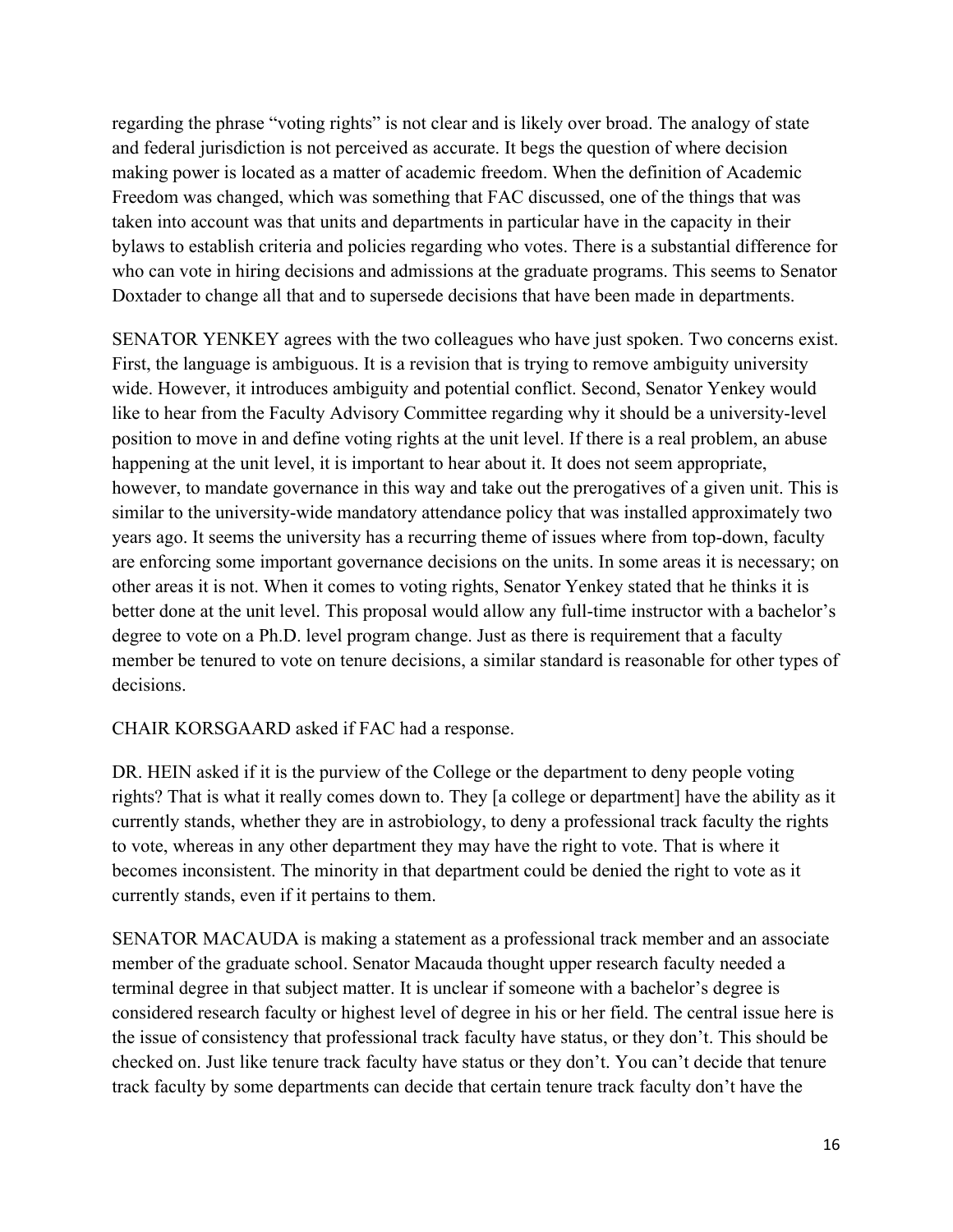right to vote on certain things. This is the issue with professional track faculty. The rights that they have within the departments really must be consistent across the school or the position itself doesn't exist in any capacity. If professional track person is treated differently than a research person then there is no consistency in being in a professional track. Faculty Senate needs to think hard on what consistency is, what the rights are, and what is excluding a class of faculty from making decisions within their department. Senator Macauda requests Faculty Senate to consider this issue.

CHAIR KORSGAARD asked for clarity based on Senator Turner's two different interpretations of voting, one where you are required to be a member of the Graduate School. It sounds as if Senator Macauda likes the second interpretation of voting. There is a voting restriction associated with the graduate curriculum, that is being graduate faculty.

SENATOR MACAUDA stated that if being graduate faculty is easily obtainable for those who qualify, having graduate faculty vote on graduate curriculum is fine.

DR. COOPER stated that the answer to Senator Turner's question is "yes". Both voting rights, privileges, and restrictions in the T&P case and in the graduate studies case are specified clearly in the Faculty Manual. Saying that voting rights would follow those provisions would have the same effect in both cases. Some slight ambiguity is introduced by the section of faculty the Colleges, Schools, and Departments which does only mention the tenure and promotion criterion. This section could be "tidied up" if you also wanted to refer to the graduate language.

DR. COOPER is not weighing in on the federalism bit. There is a remit in the Faculty Manual both for the idea that Colleges, Departments, and Schools can develop their own bylaws and for the position that the rules should flow from the faculty manual. This is a serious matter of discussion.

SENATOR ALTSCHUL corrected a misconception that all professional track faculty have terminal degrees. In the department of Physics and Astronomy, full-time instructors with master's degrees (who are professional track faculty) are employed. Senator Altschul does not consider these individuals qualified as graduate level faculty. A second issue is internal departmental governance if all professional track faculty are to be accorded the same kind of voting rights as tenure track faculty. Tenure track faculty are hired through search processes that involve committees, faculty interview candidates, and the decision is ultimately made at the dean's level. The full faculty can play a role in process. This is not always the case with professional track faculty. It may be true in some departments that professional track faculty are hired by very similar procedures than used in hiring tenure track faculty. This is not by any means universal. In the Department of Physics and Astronomy, professional track faculty are hired by the chair and the director of undergraduate studies in consultation with the dean. The bulk of the faculty may have little to no role in the process. Which means the professional track faculty are starting out from a very different place and have a very different role within the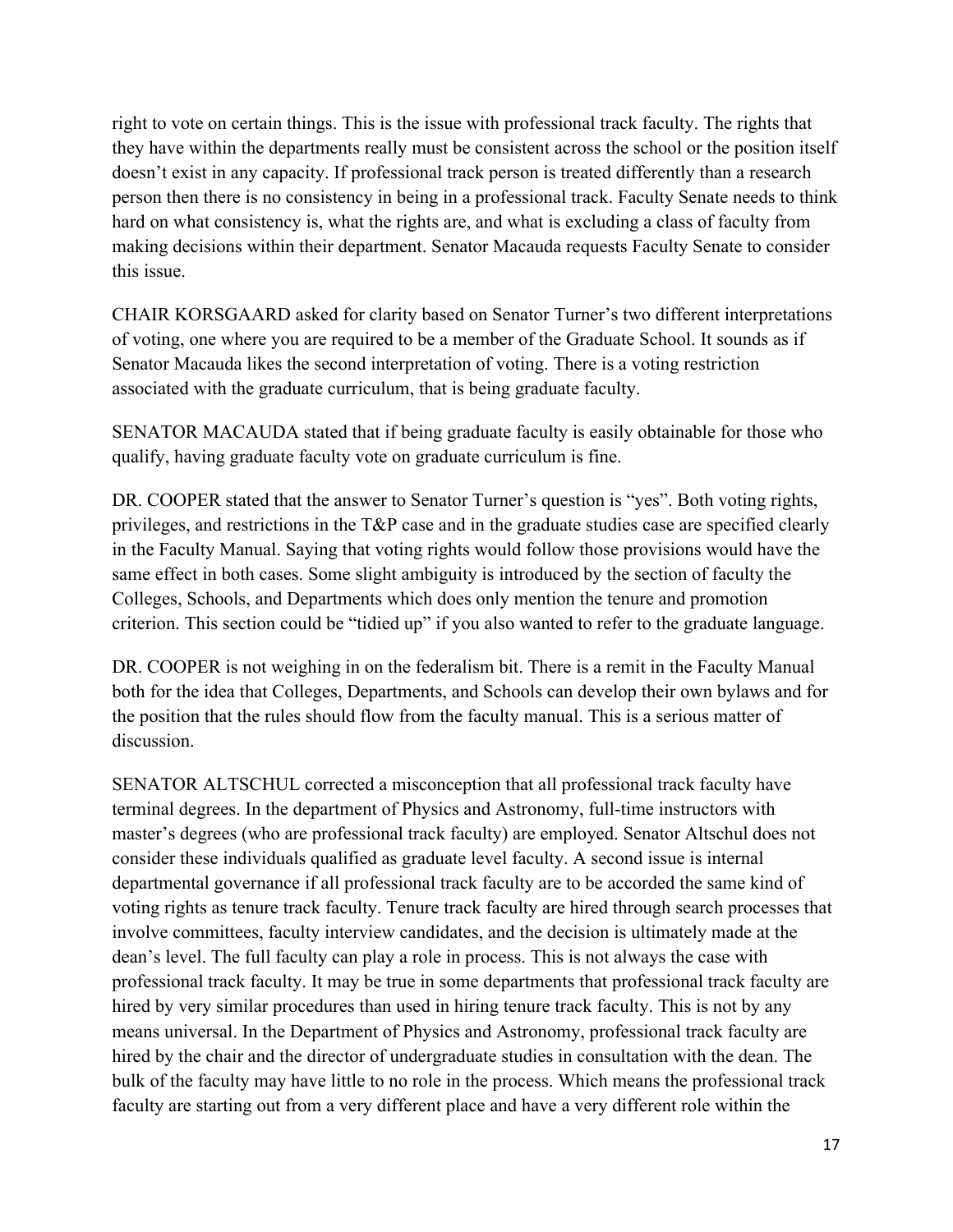faculty structure in this department as compared to the tenure track faculty. Some departments may not have this difference. A "one size fits all" approach has some issues. Incorrect assumptions are made regarding how professional track faculty are hired or their credentials.

CHAIR KORSGAARD added context to Senator Altschul's comments. Across campus there are very different hiring procedures. It is often an administrative decision for professional track faculty than a faculty position. The hope is that the Professional Track Committee will look at these issues: What are the hiring guidelines? What are the promotion criteria for professional track faculty? What are the guidelines for how they should be hired? We don't have an established practice.

SENATOR SCHRAMM-PATE concurs with Senator Altschul's comments. His comments were absolutely correct.

SENATOR TAVAKOLI stated that the same process that is used for tenure track is used for the professional track when hiring personnel in the College of Nursing. There are a lot of professional track in Medical School, Pharmacy, and Nursing. This is impacting all the units. Maybe some units don't have as many [professional track faculty] as other units. Senator Tavakoli wanted to verify to the senate that his unit has the same process that is used for tenure track

SENATOR TURNER thanked everyone for the conversation. He thanked Dr. Cooper for perspective on the subject matter. There are some other places in the Faculty Manual that would be impacted by this decision, where language would need to be clarified. Senator Turner formally made a motion to recommit the proposal to the Committee.

SENATOR BYARS seconded the motion.

SENATOR YENKEY encouraged support of the motion. This motion has potentially a very impactful change, not only on how units conduct their internal affairs but it also has a potential conflict with other parts of the Faculty Manual. This does not mean that it is tenure track versus professional track. Ninety-nine percent of what we do on campus affects all faculty. We all take that very seriously. There are some exceptions to that (e.g., T&P). We need to make sure this hasn't gone too far, too fast. It doesn't mean we won't wind up here in the future, but Senator Yenkey stated that it feels very rushed to vote up or down on it right now. A recommendation was made for the committee to reconsider it.

SENATOR SCHRAMM-PATE agreed with Senator Yenkey's comments. This proposal needs to be revisited, especially in light of the hiring practices that have sometimes not been transparent.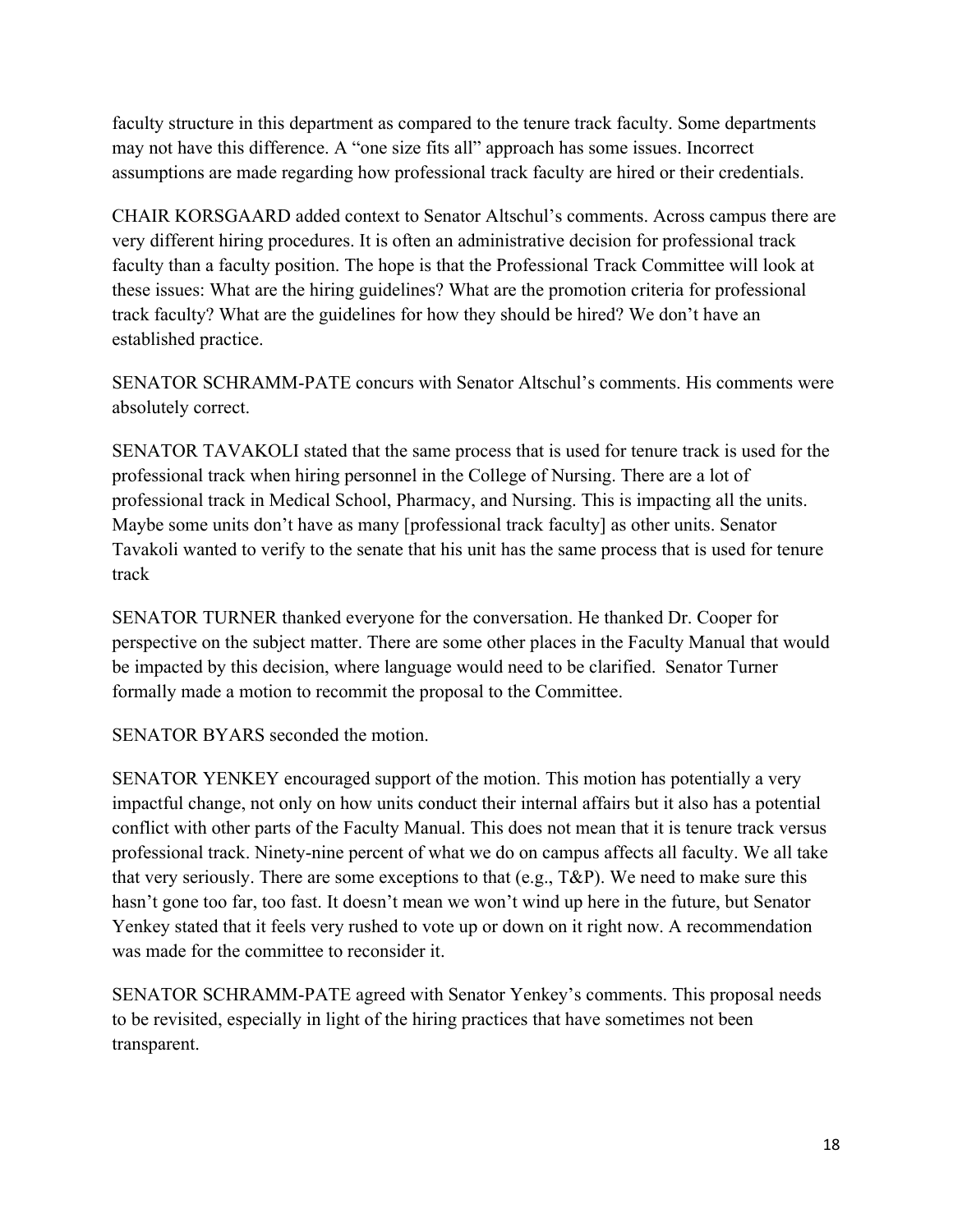Poll to recommit proposal was 74 yes, 53 no response. The proposal was recommitted to the Committee.

DR. HEIN stated that the next proposal under consideration is the Unit Consideration of Tenure and Files. This is a date correction. It was discovered that there are differences between the dates in Provost's Office as well as the Faculty Manual. These revisions were made to clarify when things needed to be submitted as in ultimate dates. A unit cannot have things required earlier, such as external files. Simply tell the candidate the files cannot come any later than the dates indicated. Where there is a slash mark indicates if the faculty member is a December hire or an August hire.

SENATOR DOXTADER asked if this document has been vetted with various T&P chairs on campus. A concern was raised that Faculty Senators received the document (and changes) on Friday, and there hasn't been time to consider this proposal in a meaningful way at the department level. These are date changes, but they are not insignificant changes in the process. This is also true of the resolution part of the process. There has not been time to consider this issue.

DR. HEIN asked for clarification regarding the location of the significant date changes from past practice.

SENATOR DOXTADER stated that if he was a T&P chair, he would have a better answer to Dr. Hein's question. Senator Doxtader stated that it has been 4-5 years since he was a T&P chair. It is appropriate that this proposal change be run by T&P chairs in various departments and there hasn't been time for that.

SENATOR STERN agreed that it would be good to have additional time to review these changes because the Faculty Senate meeting is running over time.

SENATOR BONAFOS asked for clarification of the definition between tenure track and pretenure. Why is there modification at the beginning of the text? (page 4 of the proposal).

DR. HEIN stated that the understanding is that tenure track can refer to anyone post tenure. This is to clarify that.

SENATOR DOXTADER moved to table the proposal and consider them at the next meeting.

SENATOR ALTSCHUL stated that the pre-tenure terminology may be a problem. The Committee may wish to consider this issue while the proposal is recommitted. Tenure track terminology is usually used for faculty hired under a tenure-track contract who do not have tenure. Pre-tenure track includes tenure track faculty who have been denied tenure but are still employed by the university. Faculty can no longer be considered pre-tenure if they are excluded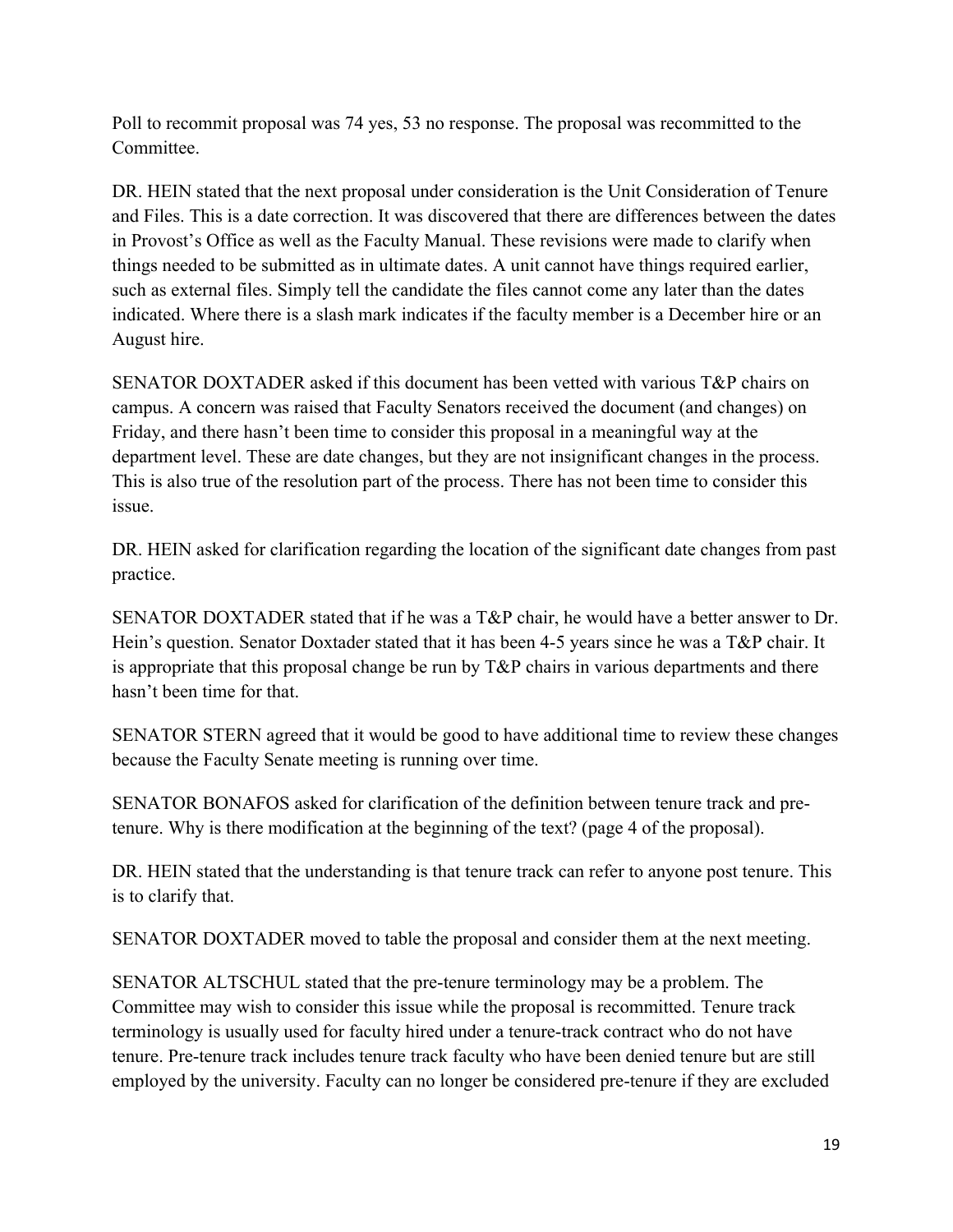from getting tenure, but they still have tenure track responsibilities. Maybe in the context of  $T\&P$ it isn't important, but it probably isn't good to make an across-the-board change.

SENATOR VALTORTA stated that the issue is of terminology of tenure track was resolved a while ago. There is an effort in the Faculty Manual to be consistent and always use tenure track in the wider meaning of the word to include both faculty who are no longer tenured but are in the tenure track and faculty who are tenured. That debate should have been solved as far as the Faculty Manual has been concerned. Reasonable people can disagree on the meaning of term tenure track. The Faculty Manual, barring errors or oversight, it is rather consistent on that point.

SENATOR MINETT asked a procedural question regarding the difference between tabling and referring to committee.

CHAIR KORSGAARD stated that tabling means the proposal is removed from proposed legislation and has to be reintroduced again.

PARLIAMENTARIAN SUDDUTH stated that Chair Korsgaard' s interpretation of tabling was not necessarily accurate. Laying on the table means it is there for reconsideration. The proposal can be called for reconsideration either during this meeting or during the next meeting. However, if it is not called from the table at the next meeting, it does die. It has already been introduced. If the motion to lay on the table has already been made, it needs to be seconded. There is no debate. There must be a vote.

CHAIR KORSGAARD stated that if a proposal is recommitted, there is a desire for revisions to be made. Tabling means you are buying time.

Vote to table the motion; 63 yes. The motion carried.

A motion was made and seconded to table the proposal Standing Rules of the Faculty Senate.

DR. COOPER requested that Dr. Hein provide a brief rationale regarding the changes in the Standing Rules of the Faculty Senate proposal.

DR. HEIN provided rationale changes in the Standing Rules of the Faculty Senate proposal. There was difficulty in keeping track in the versions and revisions as faculty were submitting the proposals. One way of keeping track is to have changes go through this committee and have someone review the document. In addition, some of the phrasing used in proposals were not actionable. As such, the document needed a lot of work where the document could get actionable by the Senate. Having the document looked over by the parliamentarian and the senate chair was overwhelming. A committee structure was proposed to get the documents prepared.

PARLIAMENTARIAN SUDDUTH invited senators to reach out to him regarding how the system is set up. Email or call him. He will have a conversation regarding the purpose of tabling.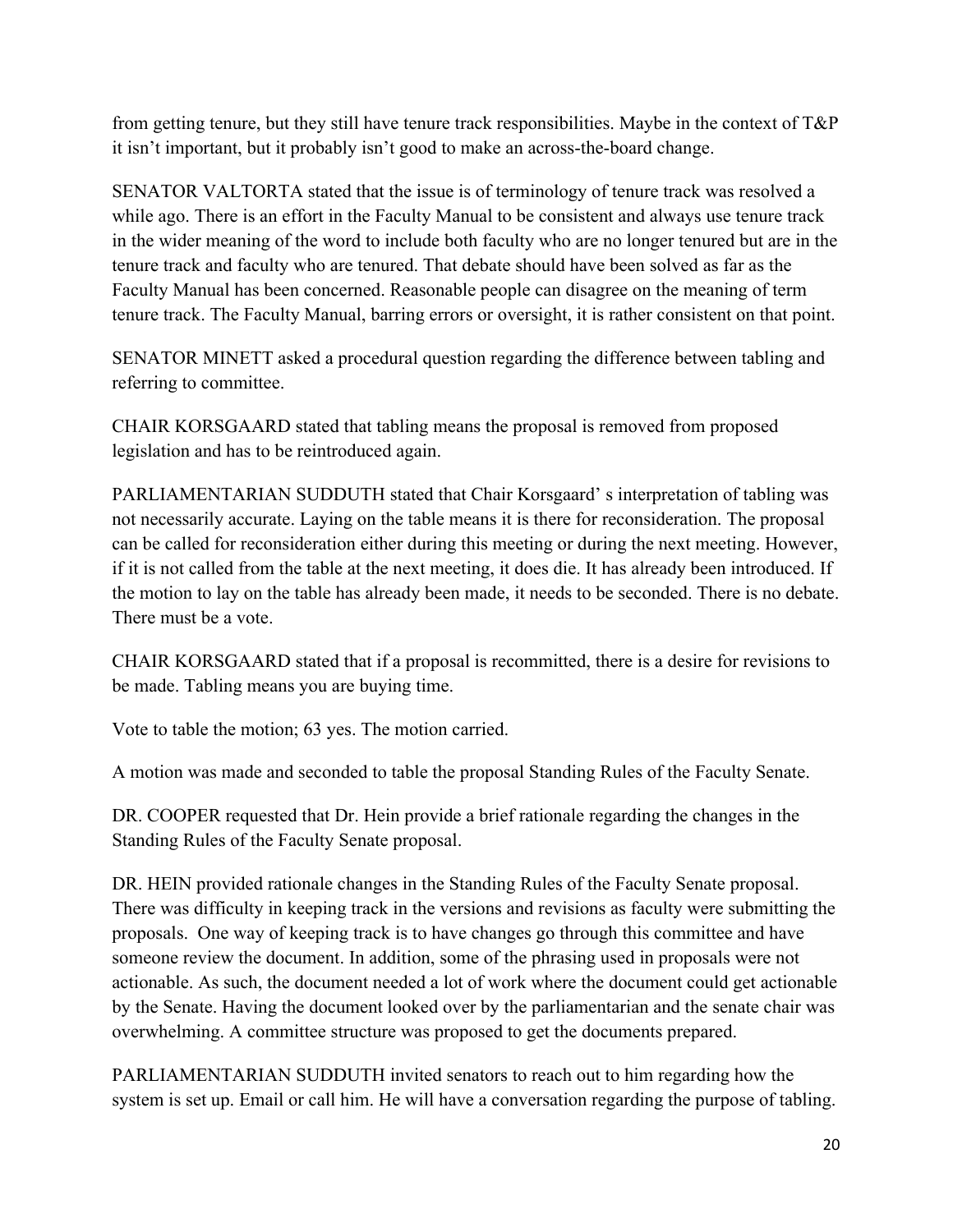SENATOR DOXTADER asked if a reference of the American Library Association policy documents is available.

PARLIAMENTARIAN SUDDUTH agreed to send the documents to Senator Doxtader.

Poll to table the revision; 54 yes. The motion carried.

## **Chair's Report**

CHAIR KORSGAARD reported that Provost's search has been extended to February 14, 2022; there has been renewed interest because of the announcement of hiring President Amiridis. Senators are encouraged to nominate individuals for the provost position. Encourage people to apply. Applications will be reviewed in late February. A short list of applicants will be in March and given to the interim President. It is hoped that UofSC will have a provost when the new president begins.

The cancel tenure legislation has been taken off the table. The university is still being vigilant regarding this issue. UofSC continues to work with Senate Chairs from other colleges and universities throughout the state. AAUP is also working on a strategy.

CRP legislation is an active threat. If members are interested in written testimony, the AAUP is welcoming that; reach out to Senator Harrison.

The Steering Committee voted to lift the blanket waiver regarding online courses. There is still time to formally revise your online course. The deadline is March 23<sup>rd</sup> to submit your course to C&C. You can then get your course on the registrar. Because it is an online course, you can add it almost anytime [to the schedule] for fall if you don't feel safe teaching face-to-face. Faculty are encouraged to introduce a proposal for a new course. CTE and C&C will work with faculty to make sure you are successful in doing that. Please share this information with your faculty.

The outcome for the presidential search was very positive. It was perceived positively by the university community. There are mixed reviews about the process. After the Caslen search, the Board of Trustees revised and approved a new policy for a presidential search. Suggestions for revisions was submitted. The Governance Committee pondered the revisions but didn't incorporate those revisions. The door is open for some kind of revisions to the policy. This is a good time to do it now that we have another experience with the search. Faculty input is welcome regarding a) start, b) stop, or c) continue aspects of the process. The Steering Committee will take those comments and create a document. The document will be shared with Faculty Senate, Governance Committee, and the Board of Trustees. Reach out to Chair Korsgaard with comments.

### **Old business**: none